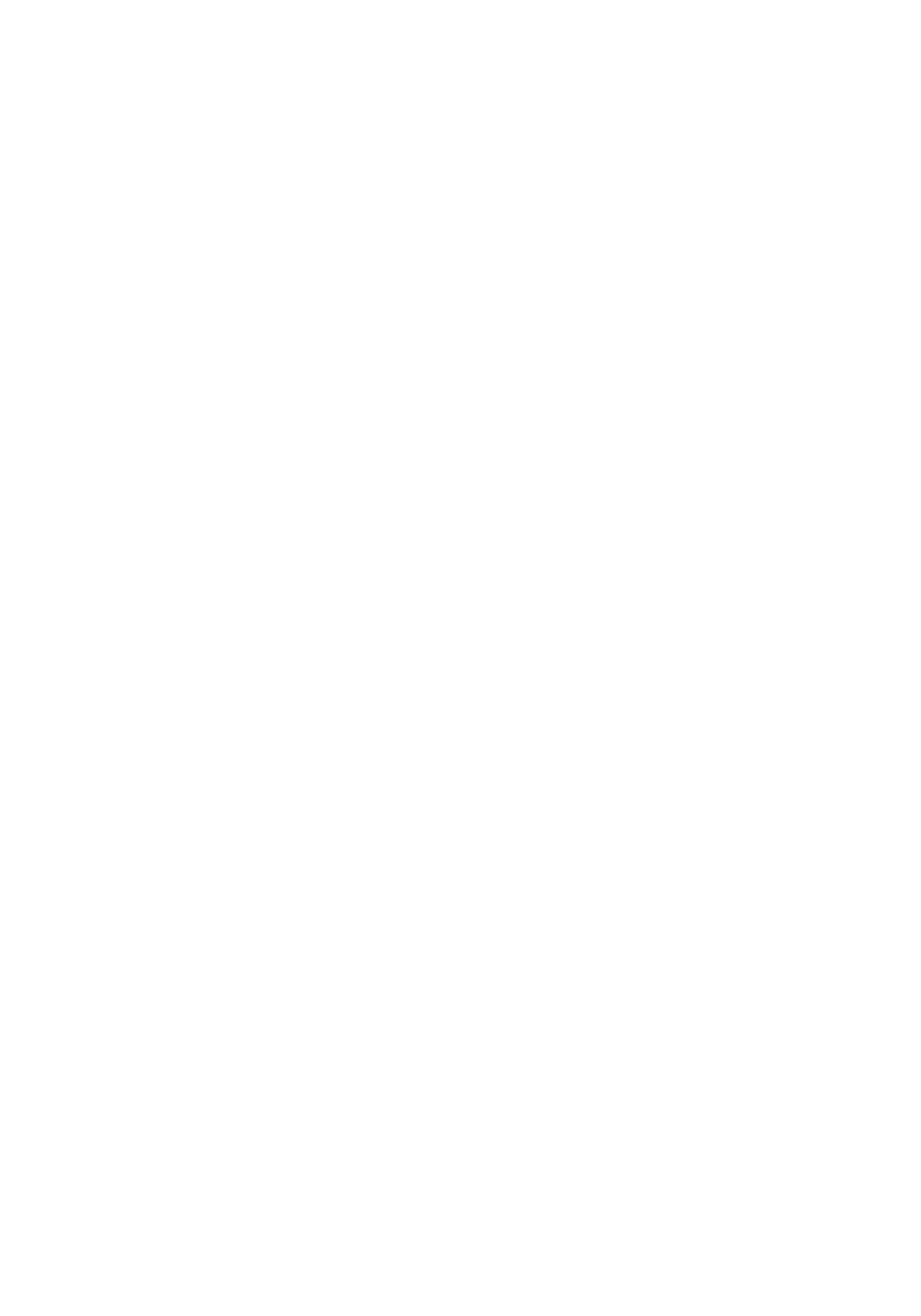## **3. Measuring Policy and Legislative Changes**

*This chapter describes measures and methods developed for the evaluation of the American Stop Smoking Intervention Study (ASSIST) for assessment of state and local legislative changes in youth access laws and clean indoor air laws. Although only the clean indoor air measure was subsequently used in the overall analysis, these measures have broader applicability in the analysis of changes in state and local laws for specific tobacco control policy objectives.* 

*On the basis of state legislative data from the National Cancer Institute's (NCI's) State Cancer Legislative Database (SCLD) and local data from the American Nonsmokers' Rights Foundation (ANRF), state-level summary scores were created for youth access and clean indoor air policy, encompassing state legislation as well as the incremental effect of stronger local ordinances. State scores were based on a nine-category quantitative rating in each area, subject to a substantive numerical penalty where preemption laws forbade the implementation of stronger local legislation. An incremental local component to the clean indoor air scores was also created for subareas where local laws were equivalent to or stronger than state legislation, weighted by the percentage of the state's population represented in the community.* 

*Analysis of these data showed that state summary scores for youth access legislation increased over time from a mean of 7.20 to 11.57 accounting for preemption, and from 8.35 to 15.59 without preemption, during the period studied (1993–98). Summary scores for clean indoor air exhibited a smaller increase over this period, from a mean of 7.16 to 8.02 with preemption and 8.71 to 10.98 without. The composite state+local scores for clean indoor air also increased during this period from a mean of 7.71 to 8.64 accounting for preemption, and perhaps more important, there was a significant difference in these scores between ASSIST (M = 10.56) and non-ASSIST (M = 7.68) states.* 

## **Introduction**

This chapter examines a tool for measuring legislative changes related to tobacco use prevention and control, based on state and aggregated local data sources, as well as prevention and control, based on state and aggregated local data sources, as well as trends in these data over the duration of ASSIST. Focusing on key areas of youth access to tobacco products and clean indoor air policies (eliminating exposure to environmental tobacco smoke), this tool ranked the extensiveness of specific legislative items to create a summary legislative score for each of these two policy areas. The resulting summary score for clean indoor air was used as part of the Initial Outcomes Index (IOI) created as part of the ASSIST evaluation analysis.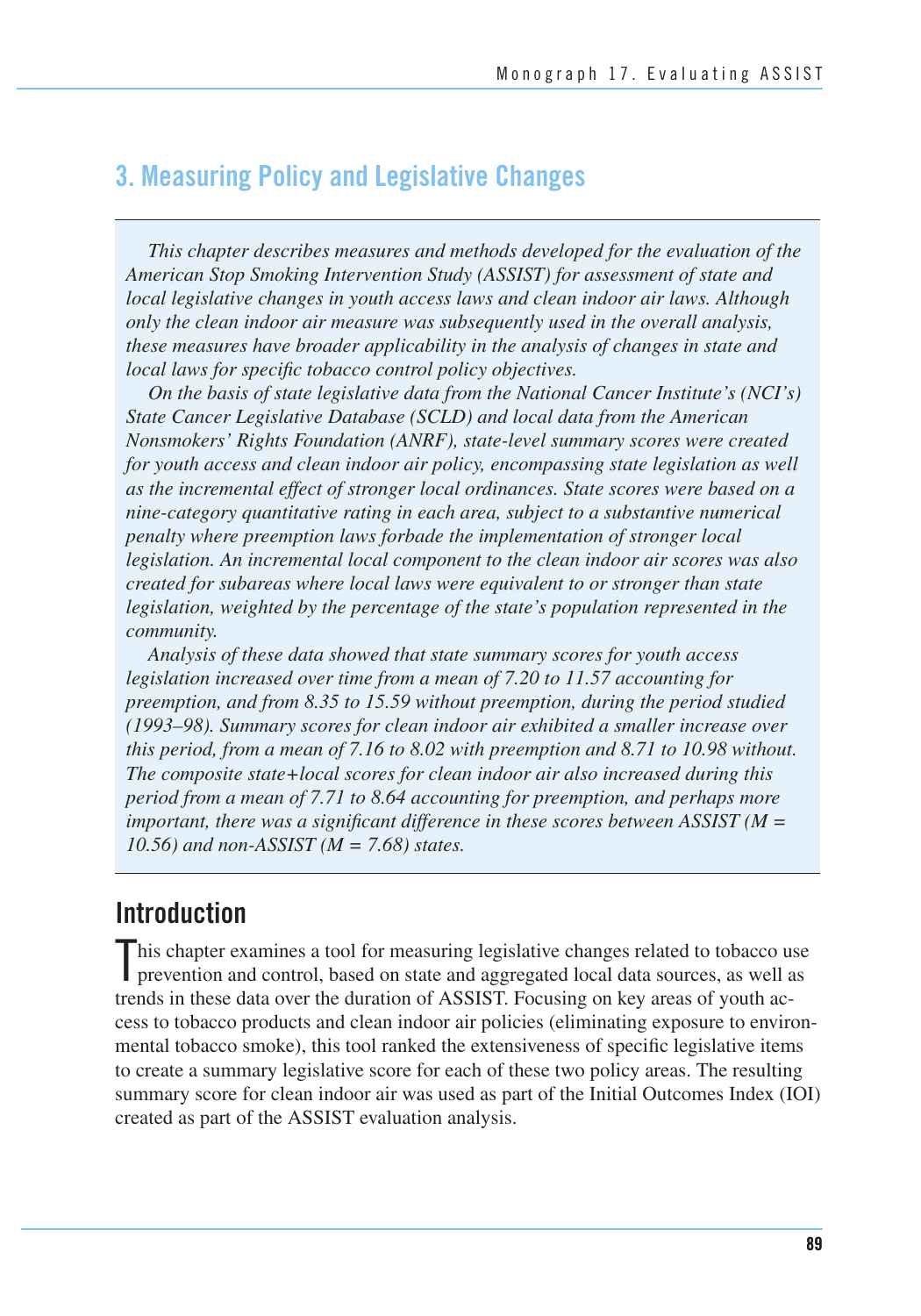Governments at all levels in the United States have enacted legislation addressing the public health effects of smoking. Increasingly, legislative restrictions are viewed as a critical component of strategies that may also include tax measures, media interventions, community programs, and other efforts. ASSIST directed intervention efforts at four policy areas: eliminating exposure to environmental tobacco smoke, promoting higher taxes for tobacco, limiting tobacco advertising and promotions, and reducing minors' access to tobacco products. This chapter describes the system developed to measure state and local legislative changes in the United States. Of these policy areas, the ASSIST evaluation focused on state and local clean indoor air laws as a variable for the IOI because there were available data sources for this measure. A measure did not have to be developed for state taxes on tobacco because these data were available. The system used data from NCI's SCLD, data from the ANRF database on local legislation, and policy priorities identified for ASSIST. Raw data from the clean indoor air model are presented here. This chapter also reviews how the system applies to state laws designed to restrict minors' access to tobacco products. Although originally developed for use in the ASSIST evaluation, the tools presented in this chapter will enable the tobacco control and research communities to monitor progress toward specific policy markers based on changes in state and local laws.

## **State and Local Government Action for Tobacco Use Prevention and Control**

The volume of state and local laws on<br>clean indoor air and youth access to clean indoor air and youth access to tobacco is one indicator that legislators have responded to a health policy approach that goes beyond individual health risks to target broad sectors of the population.1,2 Much of the state-level activity for clean indoor air legislation began in the 1980s.3 Notably, 1986 was a watershed year for scientific knowledge about environmental tobacco smoke, which was summarized in reports by the surgeon general and the National Research Council. These reports made the scientific case for enacting policies to protect the public from the effects of involuntary smoking, and states responded with laws restricting smoking in public places.3–5 In 1993, the Environmental Protection Agency released its risk assessment report on the health consequences of involuntary smoking, and state legislators' attention to the clean indoor air issue continued to evolve in state legislatures.<sup>6</sup> States seeking to enact new requirements for clean indoor air found many prototypes in strong local ordinances that had been enacted and implemented in preceding years.7,8

New state laws on youth access to tobacco followed federal activity aimed specifically at the youth cohort.<sup>9</sup> The Synar amendment required states to adopt and implement sales restrictions to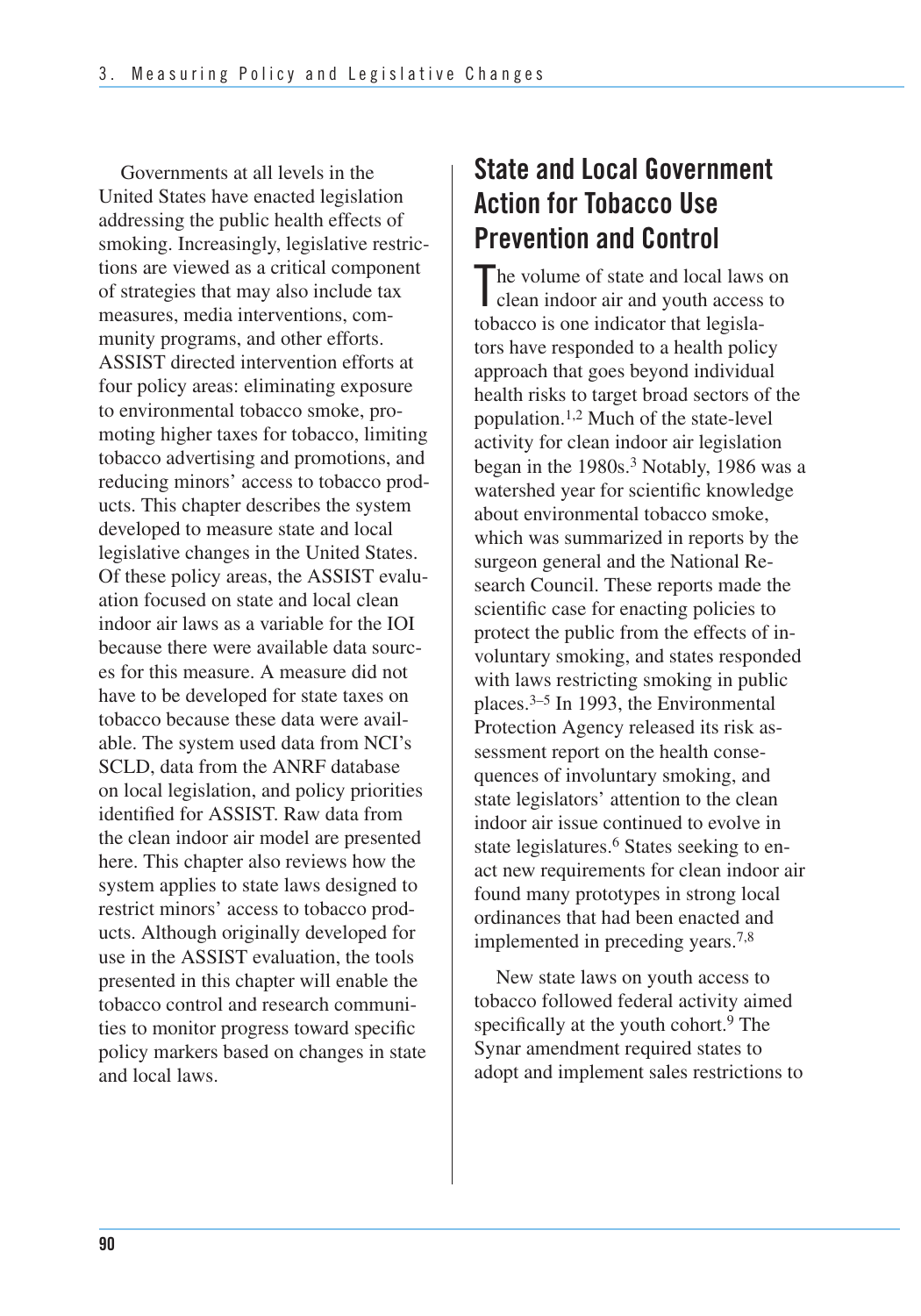minors or risk losing certain block grant funds and, in response, by 2002 all states had enacted laws prohibiting the sale of tobacco to minors.10 (See NCI Monograph 16, chapters 6 and 9.) Additionally, the Food and Drug Administration promulgated regulations (later invalidated by the Supreme Court) restricting minors' access to tobacco.

 Data from NCI's SCLD for 1993 through 1999 indicate that states were ac- tive in passing clean indoor air laws from 1993 to 1995 but that the level of activity flattened out in the late 1990s.<sup>11</sup> Data on clean indoor air and youth access laws and regulations by local governments, col- lected for more than two decades by the ANRF, indicate that for the period 1980 to 1998, the number of local clean indoor air laws and regulations enacted annually in the United States peaked in 1993.12 For the same period, the annual number of laws enacted to restrict youth access to tobacco lagged behind clean indoor air ordinances until 1994. Local activity on youth access has slightly outpaced clean indoor air provisions since 1994, but pas- sage of new local ordinances in both of these areas has slowed.12 At the time of the ASSIST evaluation, over 1,500 com- munities had enacted some type of clean indoor air ordinance, and over 1,300 com- munities had enacted some type of youth access to tobacco ordinance.<sup>13\*</sup>

 The trend toward adoption of pre- emption language related to state clean indoor air laws (and youth access to tobacco laws) is well discussed in the literature.14,15 At the time of the ASSIST  evaluation, 27 states included preemption provisions in connection with tobacco control laws.<sup>16</sup> As defined generally, state preemption prohibits lower level jurisdic- tions from enacting laws more stringent than, or different from, the higher level law.17 Both the Department of Health and Human Services and the American Public Health Association have issued state- ments opposing state preemption of local tobacco control ordinances.<sup>18,19</sup>

## **The Value of Monitoring Policy and Legislative Changes**

The usefulness of surveillance of tobac<br>co control policy change is well recog co control policy change is well recog- nized, and monitoring systems are now an important part of tobacco control efforts in the United States. Former U.S. Sur- geon General David Satcher emphasized the importance of data collection and data analysis to identify tobacco control problems and to make progress in solving these problems, and he called for the replication of such systems worldwide.<sup>20</sup>

The NCI system for rating selected tobacco control laws is a benchmark tool: The model offers data comparing the laws in all 50 states and the District of Columbia to well-established public health goals. $11,21$  The value of longitudinal monitoring of this kind is also made clear in Stillman et al.,<sup>22</sup> 1999, wherein the ratings serve as a key variable in the ASSIST IOI (along with cigarette prices and the percentage of workers covered by a 100% smoke-free workplace).

Information about the ANRF database of community ordinances is located at www.no-smoke.org/document.php?id=313.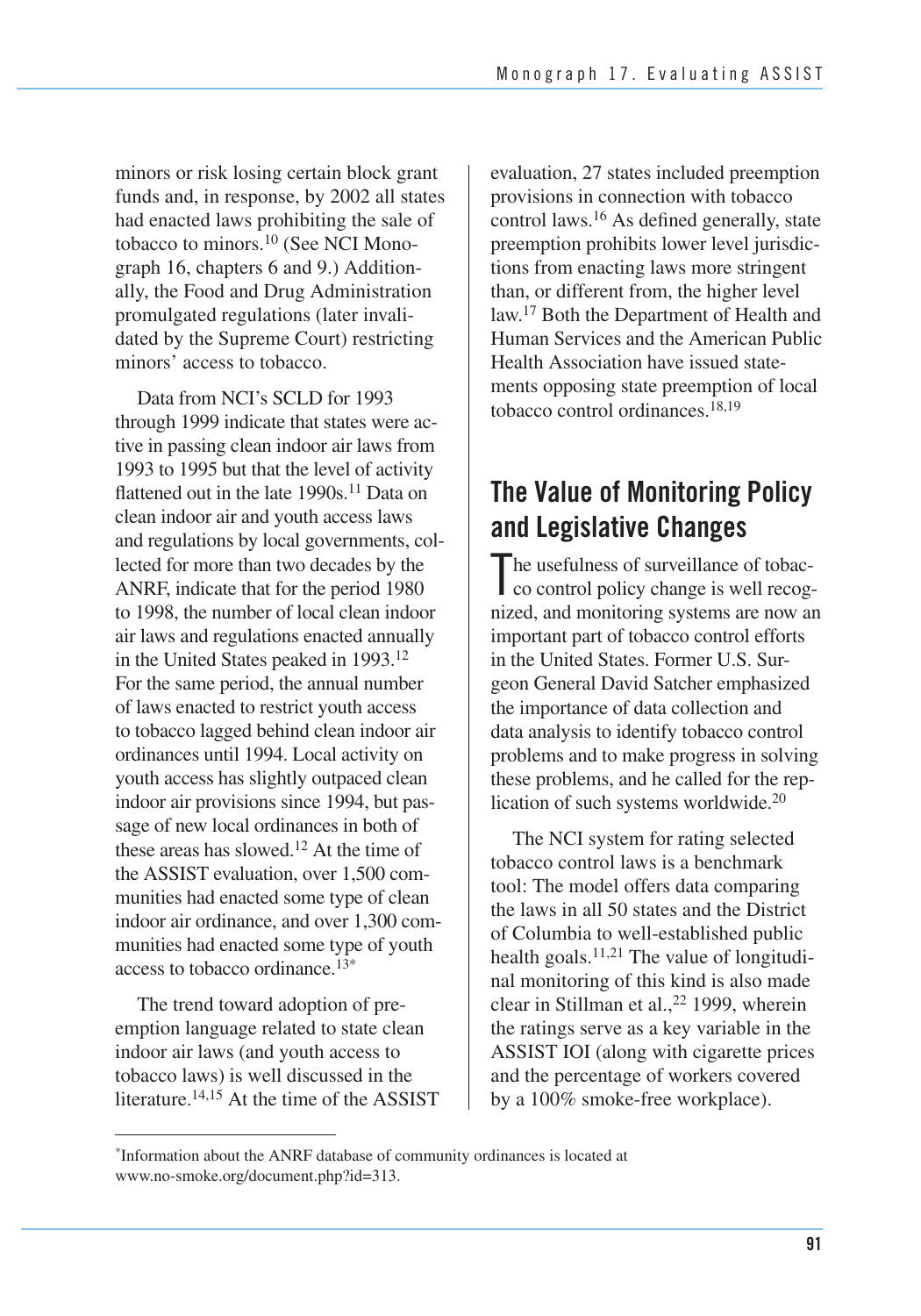The rating system was not designed to predict the effect of laws on behavior; instead, it was expected that the relationship between the rating data and other variables such as prevalence and consumption could be tested as it was in the ASSIST evaluation.

The NCI rating system establishes a numerical rating for every state based on the extensiveness of the state's youth access and clean indoor air laws. The system measures changes in these laws, establishes a firm baseline, uses verifiable data based directly on state laws, and rates the same item for every state (with a high level of interrater agreement) based on established public health objectives.11,21 The system thereby offers a high degree of measurability for the ASSIST evaluation and other research.

 In the ASSIST evaluation, the unit of measure is the state; therefore, an index to assess states based on their changes in tobacco control policy is particularly useful in at least two important respects. The clean indoor air ratings serve as one variable in the IOI and thereby as a mea- sure of the effect of ASSIST on policy outcomes. Specifically, for purposes of its IOI, the ASSIST evaluation used a combined state+local clean indoor air rating. As noted below, only local mea- sures that were as restrictive or more restrictive than the state law were in- cluded in the combined rating. ASSIST states had higher policy scores than non-ASSIST states prior to 1995, and the early baseline environment in these

 states may account for the new clean indoor air laws that were enacted in later years. In a related aspect of the ASSIST evaluation, the combined state+local clean indoor ratings became a variable in the analysis of whether the initial out- comes affected smoking prevalence and consumption rates.22

In another example, the NCI rating system was also analyzed with the NCI Tobacco Use Supplement to the U.S. Census Bureau's Current Population Survey.23 The analysis revealed a differential of more than 30 percentage points among the states in the proportion of the workforce with smoke-free policies.<sup>24</sup> As new findings show that there are significant risks in even short-term exposure to secondhand smoke, $25,26$  data that help states, cities, and countries evaluate the extensiveness of their clean indoor air laws will become increasingly important.

Generating quantitative indicators based on state and local laws can help inform decision makers about whether specific aspects of their tobacco control policy are in the best interests of public health. Measures of tobacco control inputs are important in evaluating the comprehensiveness and strength of tobacco control policies by (1) providing target goals by which states can monitor progress, (2) facilitating comparison among states and counties, (3) enabling longitudinal tracking of changes in policy actions over time, and (4) measuring the effect of the inputs on outputs or behavioral and other changes.27

**92**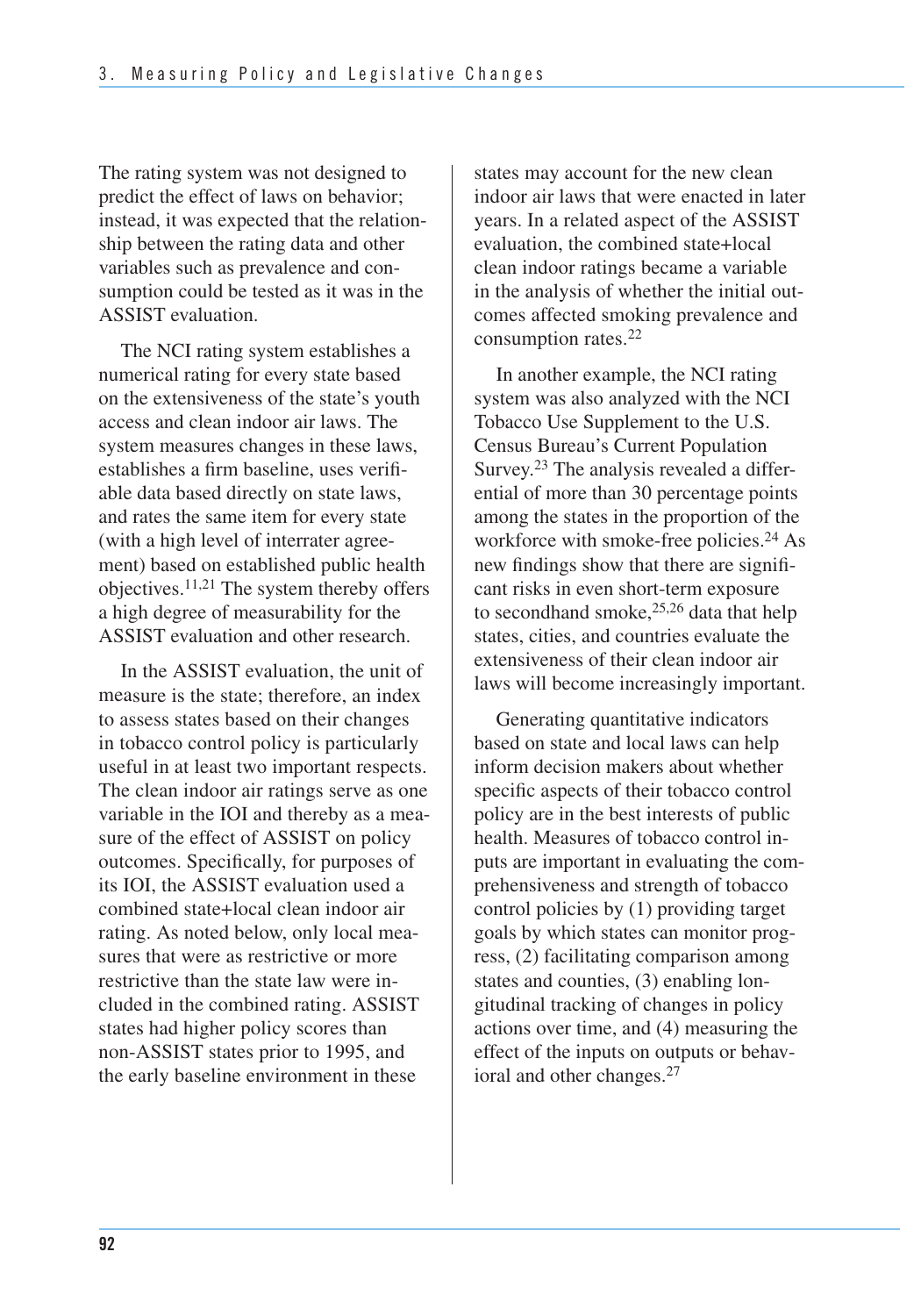## **Methods for Rating the Comprehensiveness of Tobacco Control Laws**

 he methods used in the ASSIST evalu-The methods used in the ASSIST evaluation for rating state tobacco control laws have been published in detail.<sup>11,21</sup> This section summarizes those methods and their limitations and presents an ad- ditional approach used in the evaluation for adding a local-level component to the system for rating state clean indoor air legislation.

### **Rating State Tobacco Control Laws**

 In 1995, NCI convened a technical advisory committee composed of gov- ernmental and nongovernmental tobacco control specialists to develop a system for rating state tobacco control laws in the SCLD. With this effort, the NCI program personnel and the ASSIST evaluation team hoped to create a tool to monitor changes in tobacco control policy in all states.

 The rating system developed by the committee included information on state laws only; executive orders, regulations, and nongovernmental policies were not captured in the system. In one instance (Maryland, 1995–99), proxy scores were used to complete categories of a state clean indoor air rating for which a narrow- er statutory provision connoted a broad re- striction upheld by the state's highest court in regulation form. The committee rec- ognized that providing data on state laws alone would not reflect overall tobacco control policy for states. Nevertheless, a tracking system for state laws had the ben- efit of providing consistent, reliable data on a critical component of state tobacco

### **Rating System for State Laws**

- The system has two policy areas: clean indoor air and youth access.
- In each policy area, nine legislative items are rated.
- Four or five decision criteria rate the extensiveness of each item.
- ■ Within each policy area, the sum of the individual ratings for each of the nine items is the summary score assigned to the legislative (policy) area for the specified state.

 control policy, and such data were viewed as a potentially valuable research tool.

 To identify the variables to include in the rating system, the committee reviewed major provisions of state laws, ASSIST policy priorities, <sup>28,29</sup> and reports of scien- tific research. The committee identified nine legislative items to rate in the youth access and the clean indoor air legislative areas (tables 3.1 and 3.2). For the youth access area, six items specifically address restrictions aimed at limiting minors' ac- cess to tobacco products, and three items emphasize the importance of enforcement efforts. Similarly, for the clean indoor air area, seven legislative items address specific location restrictions that can af fect a large number of persons, and two items address enforcement of the location restriction laws. The ratings reflect the cu- mulation of each state's law over time, so that all amendments to and repeals of the law are incorporated in the annual scores.

 Decision criteria are applied to each legislative item to determine its rating by number of points. The item is described according to four or five criteria repre-senting possible levels of requirements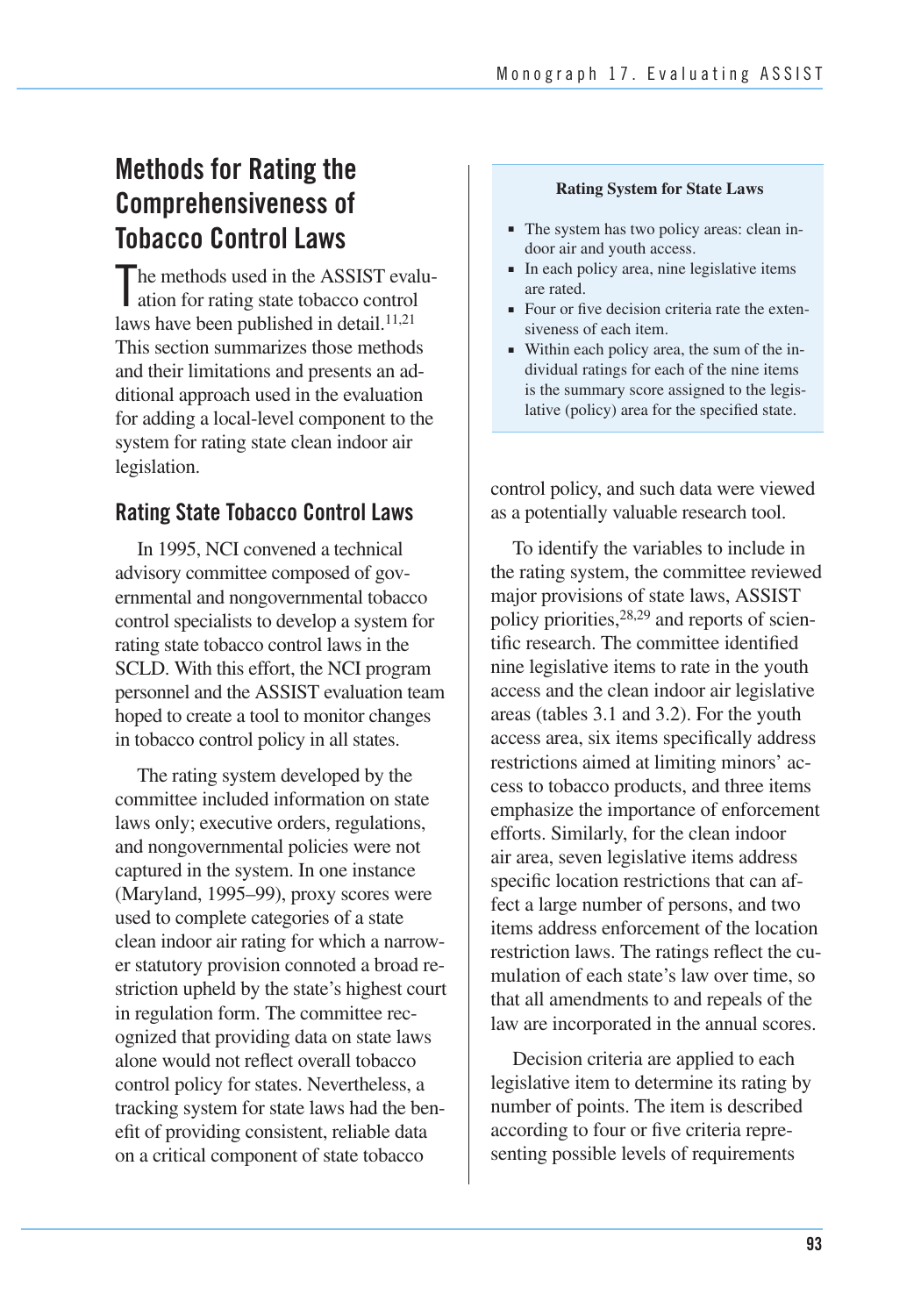| <b>Item</b>    |                             | Target criteria rated with 4 points                                                                                                                                                                                                                 |
|----------------|-----------------------------|-----------------------------------------------------------------------------------------------------------------------------------------------------------------------------------------------------------------------------------------------------|
| 1              | Minimum age                 | Prohibits the sale or distribution of any tobacco products to persons<br>under 18 years of age through any sales or distribution outlet, and a<br>warning sign is required at point of purchase with specific penalty for<br>failing to post a sign |
| 2              | Packaging                   | Prohibits all cigarette sales other than in a sealed package conforming<br>to federal labeling requirements                                                                                                                                         |
| 3              | Clerk intervention          | Prohibits access to or purchase of tobacco products without the<br>intervention of a sales clerk                                                                                                                                                    |
| $\overline{4}$ | Photographic identification | Requires merchants to request photographic identification for people<br>who appear to be under 21 years of age.                                                                                                                                     |
| 5              | Vending machines            | Total ban on sale of all tobacco products through vending machines<br>in all locations                                                                                                                                                              |
| 6              | Free distribution           | Total ban on distribution of free tobacco samples, coupons for free<br>samples, or rebates                                                                                                                                                          |
| 7              | Graduated penalties         | Establishes a system of graduated penalties or fines applicable to<br>all youth access laws, to be levied within 3 years, plus possibility<br>of suspension or revocation of a required tobacco retail license for<br>repeated sales to minors      |
| 8              | Random inspections          | Establishes random, unannounced inspections of retailers as part of<br>the enforcement mechanism, using underage buyers for the purpose<br>of identifying violators, and does not prohibit other use of minors to<br>test compliance                |
| 9              | Statewide enforcement       | Establishes a clearly designated statewide enforcement authority for<br>sales                                                                                                                                                                       |

### **Table 3.1. Target Criteria Rated with 4 Points for Items in the Youth Access Policy Area**

*Source:* Alciati, M. H., M. Frosh, S. B. Green, R. C. Brownson, P. H. Fisher, R. Hobart, A. Roman, R. C. Sciandra, and D. M. Shelton. 1998. State laws on youth access to tobacco in the United States: Measuring their extensiveness with a new rating system. *Tobacco Control* 7:345–52. Reproduced with permission of the BMJ Publishing Group.

 in the item. In each instance, a score of four points reflects the target score from a public health policy perspective. For example, for a law in the area of clean indoor air, the first item applies to govern- ment workplaces, and the target criterion is that 100% of government worksites are 100% smoke free. An additional point is assigned if the law specifies that govern- ment worksites and grounds are 100% smoke free. The five decision criteria for government worksites describe incre- mentally the requirements in the law that will lead to that outcome and have rating

 points from 0 to 5 accordingly. The more comprehensive the requirement, the more points are assigned. See sidebar for an ex-ample of the decision criteria for ratings.

 The criteria used for rating the youth access and clean indoor air areas were devised to depict the degree of compre- hensiveness and stringency of the provi- sions in the laws. The highest rating for some items is  $+5$ , for others the rating is +4, and it describes an ideal situa- tion, usually with tobacco restrictions and population coverage at 100%. The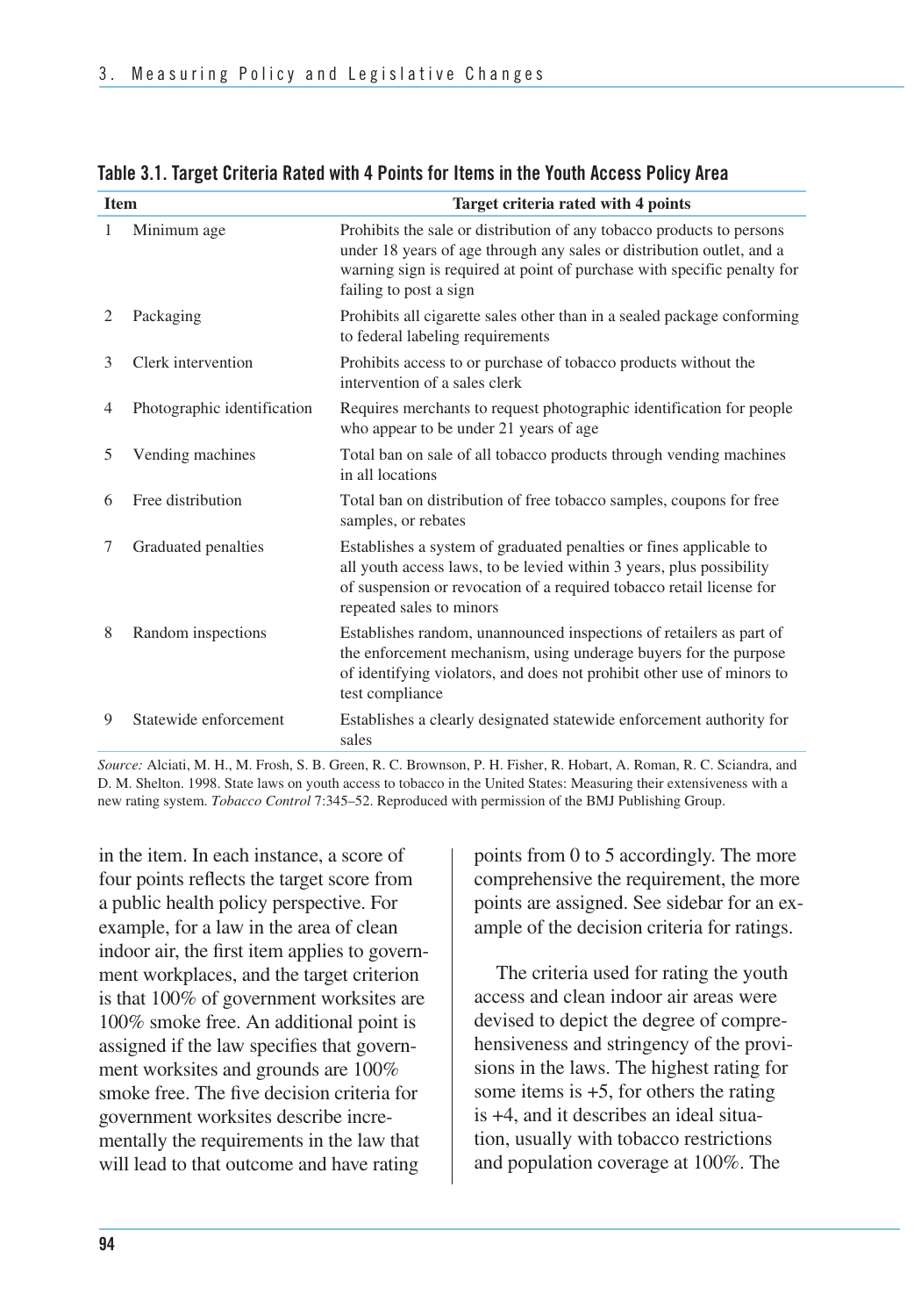| <b>Item</b> |                                     | Target criteria rated with 4 points                                                                                          |
|-------------|-------------------------------------|------------------------------------------------------------------------------------------------------------------------------|
| 1           | Government worksites                | Government worksites are 100% smoke free, no exemptions                                                                      |
| 2           | Private worksites                   | Private worksites are 100% smoke free, no exemptions                                                                         |
| 3           | Schools                             | No smoking permitted in schools during school hours or while school<br>activities are being conducted                        |
| 4           | Childcare facilities                | No smoking permitted during operating hours in childcare facilities<br>(explicitly including licensed home-based facilities) |
| 5           | <b>Restaurants</b>                  | Restaurants (explicitly including bar areas of restaurants) are 100%<br>smoke free                                           |
| 6           | Retail stores                       | Retail stores or retail businesses open to the public are 100% smoke<br>free                                                 |
| 7           | Recreational/cultural<br>facilities | Recreational and cultural facilities are 100% smoke free                                                                     |
| 8           | Penalties                           | Penalties or fines, applicable to smokers and to proprietors/employers,<br>for any violation of clean indoor air legislation |
| 9           | Enforcement                         | Enforcement authority designated for clean indoor air legislation, and<br>sign posting is required.                          |

**Table 3.2. Target Criteria Rated with 4 Points for Items in the Clean Indoor Air Policy Area** 

*Source:* Chriqui, J. F., M. Frosh, R. C. Brownson, D. M. Shelton, R. C. Sciandra, R. Hobart, P. H. Fisher, R. el Arculli, and M. H. Alciati. 2002. Application of a rating system to state clean indoor air laws (USA). *Tobacco Control* 11 (1): 26–34. Reproduced with permission of the BMJ Publishing Group.

 descending criteria reflect where on the per-item rating scale the provisions quali- fy in relation to the ideal. The criteria also take into account features of the laws that narrow their application—for example, exclusions or explicit exemptions. For each item, if a state law preempts stronger local ordinances, the rating for the specific item is reduced by  $2$  (-2) points (with a minimum score of 0 on each item).

A summary score, which is the measure of the comprehensiveness of the laws, is calculated for the legislative area for a state by adding the rating points for all nine items for the area. For calculating the summary score, individual items are considered of equal weight across the rating area. For example, for calculation of a summary score for clean indoor air, restrictions

on government or private worksites are weighted equally with restrictions on retail stores.

The maximum possible summary score is 39 points for the youth access area and 42 points for the clean indoor air area. Because of the –2-point penalty for an item that is preempted, the summary score for each policy area could be reduced by up to 18 points. The rating reduction for preemption was recognized from the outset as a heavy penalty. However, the committee deemed it important to identify the specific items that included preemptions rather than to create a separate or 10th item to account for preemption because it would be impossible to then account for how many individual items were affected by preemption.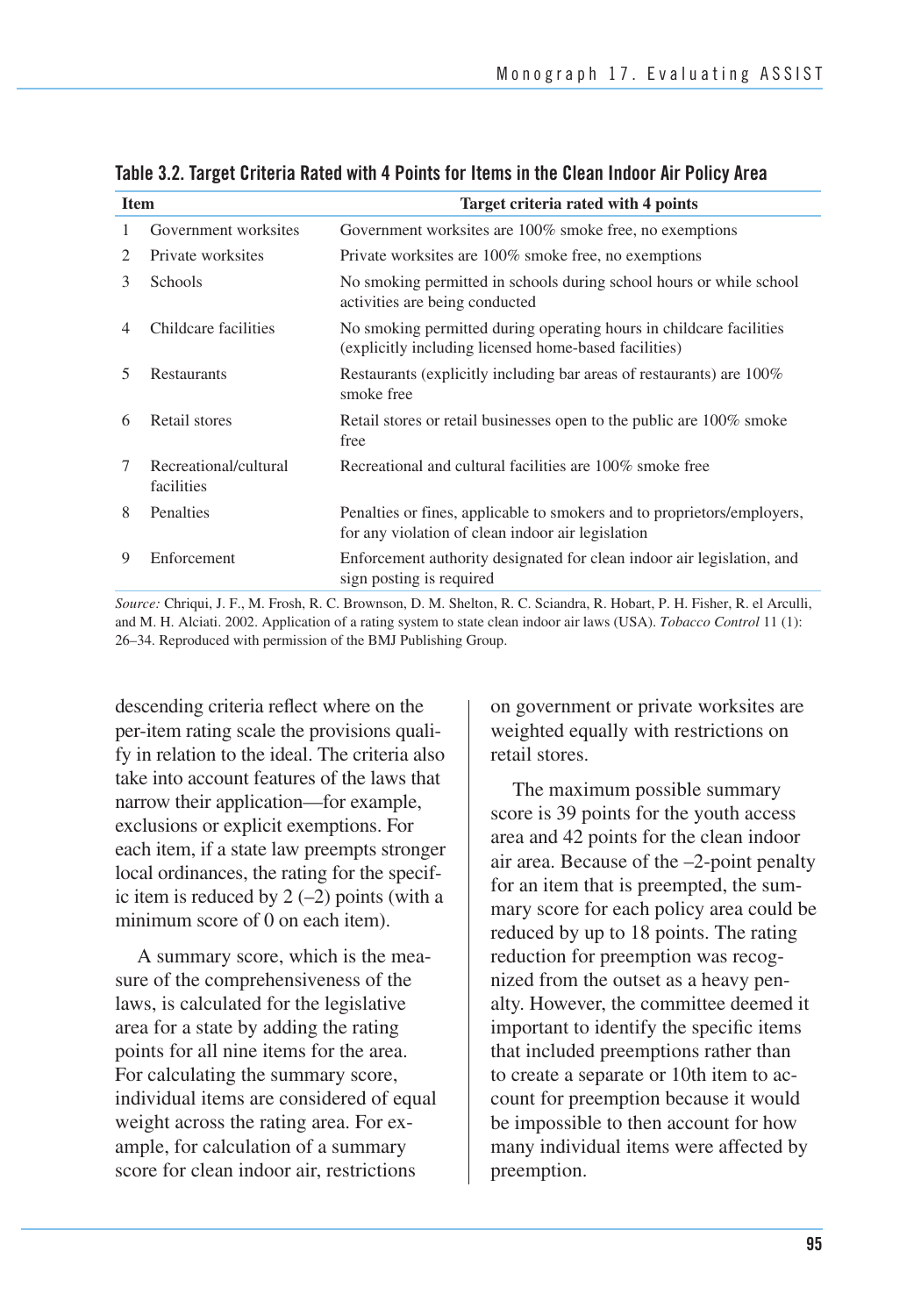#### **Item 1: Government worksites are 100% smoke free.**

#### **Points Decision Criteria**

- +5 100% of government worksites and grounds (or a specified distance from entries/exits) are smoke free, no exemptions
- +4 Government worksites are 100% smoke free, no exemptions
- lated designated smoking areas or government worksites are 100% smoke free, with a minimal exemption, for example, worksites with five or fewer employees, privately enclosed offices used exclusively by smokers, or other narrow exemption (for example, based on smoker density) +3 No smoking permitted in government worksites unless restricted to enclosed, separately venti-
- and enclosed or to enclosed, separately ventilated designated smoking areas, with a minimal +2 Smoking in government worksites restricted to designated smoking areas that are separate exemption
- +1 Smoking in government worksites restricted only to designated smoking areas; or to designated smoking areas that are separate and enclosed, with a minimal exemption; or any stricter requirement that applies to some but not all types of worksites (for example, warehouses exempted) and/or includes more than a minimal exemption
- 0 No restrictions, or requirement(s) that smoking be permitted

*Source:* Chriqui, J. F., M. Frosh, R. C. Brownson, D. M. Shelton, R. C. Sciandra, R. Hobart, P. H. Fisher, R. El Arculli, and M. H. Alciati. 2002. Application of a rating system to state clean indoor air laws (USA). *Tobacco Control* 11 (1): 26–34. Reproduced with permission of the BMJ Publishing Group.

#### **The Rating Process in Detail**

The following equations help to illustrate the rating process and the effect of the preemption reduction on the individual item ratings and summary scores for a given state, *s*, at time *t*. In these equations,  $S_{st}$  represents the summary score for state *s* at time *t* across each of the nine items;  $S_{stp}$  represents the state summary score with the preemption reduction; *p* represents the 2-point preemption reduction applied to each item, *i*, as appropriate; and  $i_{xx}$  represents each of the nine items (denoted by *x*) in both the youth access and clean indoor air areas for a given state, *s*, at time *t*.

The state summary score without the preemption reduction is calculated as follows:

$$
S_{st} = i_{1st} + i_{2st} + i_{3st} + i_{4st} + i_{5st} + i_{6st} + i_{7st} + i_{8st} + i_{9st}
$$
  
\n
$$
12 = 4 + 4 + 4 + 0 + 0 + 0 + 0 + 0 + 0 + 0.
$$
\n(3.1)

The state summary score with the preemption reduction is calculated as follows:

$$
S_{sp} = (i_{1st} - p) + (i_{2st} - p) + (i_{3st} - p) + (i_{4st} - p) + (i_{5st} - p) + (i_{6st} - p) + (i_{7st} - p) + (i_{8st} - p) + (i_{9st} - p)
$$
  
\n
$$
6 = (4 - 2) + (4 - 2) + (4 - 2) + 0 + 0 + 0 + 0 + 0 + 0.
$$
\n(3.2)

tem included state laws only: reliable cies were too limited for inclusion at

**Limitations** and **Limitations** and **Limitations** and **Sources** for data on executive orders, As developed in 1995, the rating sys-<br>regulations, and nongovernmental poli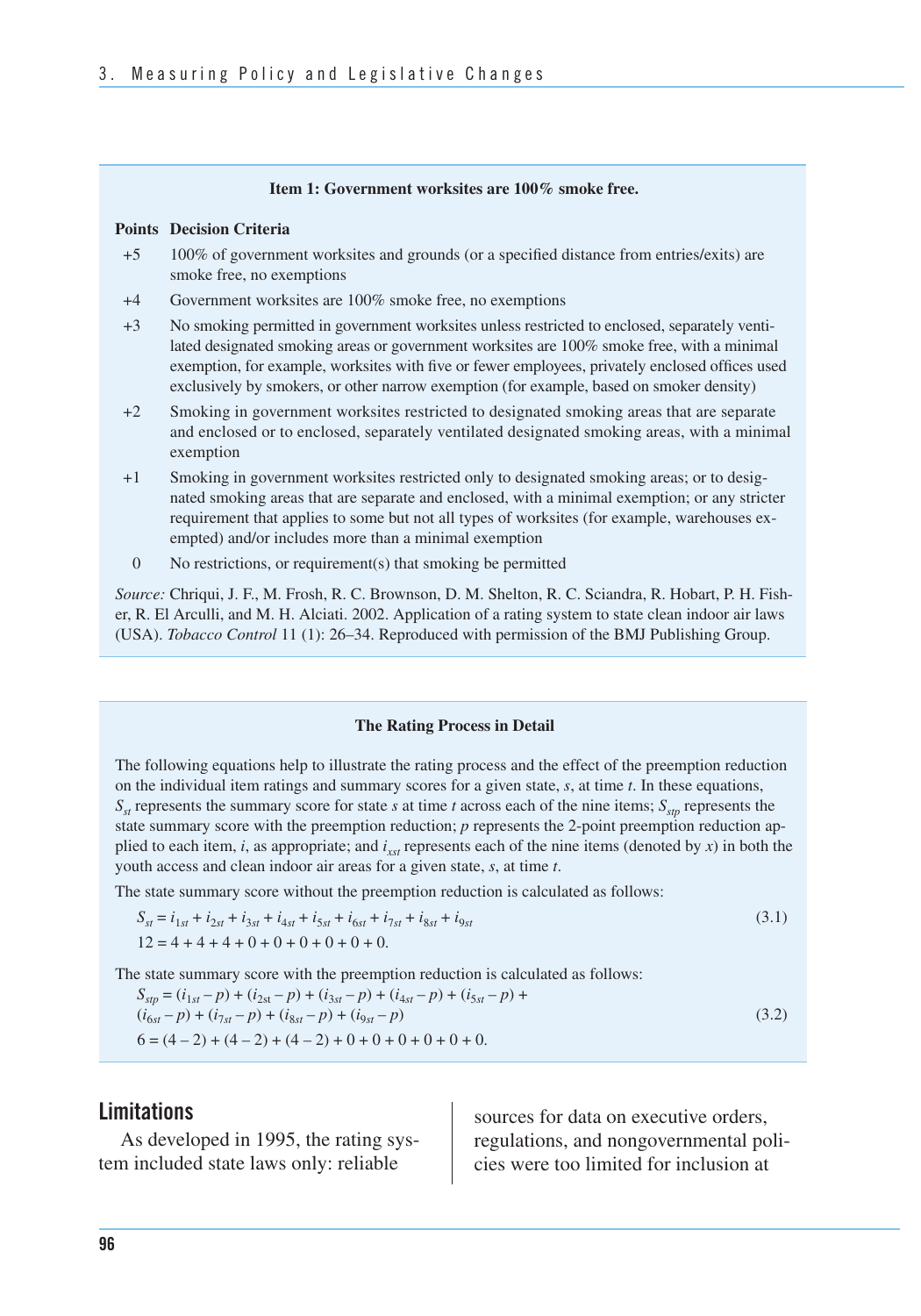that time. (In the instance of Maryland's scores for 1995 through 1999, proxy scores were used to complete categories of the state clean indoor air rating for which a narrower statutory provision connoted a broad restriction upheld by the state's highest court in regulation form.) State laws alone could not reflect overall tobacco control policy for states; nevertheless, the system has the benefit of providing consistent, reliable data on a critical component of state tobacco control policy.

 Moreover, the state rating system was not designed as a stand-alone measure; rather, it was intended to serve with other variables as a measure of a state's overall tobacco control policy on initial and long-term outcomes. The limitations of the system and the decision rules ap- plied in its creation should be considered in light of this goal. An assessment of the effect of the state youth access laws on youth smoking behavior has been published.30 Data on the effect of clean indoor air laws<sup>11</sup> as part of the IOI are presented in chapter 4 of this monograph.

 The rating system was not intended to produce predictive scales for measur- ing the effect of laws on behavioral and other outcomes. Rather it was intended to evaluate the extent to which state laws met specified health policy goals and to document changes in those laws over time. For these reasons, no attempt was made to give different weights to individ- ual items within the rating scale. Analy- might be appropriate for psychological and behavioral research, were not ap- plicable here for a number of reasons. ses to test the construct validity, which

 These reasons are related not only to the obvious limitations of the sample size (fixed at 51), but also to the nature of the data involved. Any attempt to relate extensiveness of the laws to subsequent tobacco consumption would require ad- justments for other variables, in addition to information about changes in laws and tobacco consumption over time. Many potentially mediating variables are rel evant here, including the implementation and enforcement of state laws. It was an- ticipated that the usefulness of the rating system would be tested in its application as a covariate or intervening variable in subsequent research. For further discus- sion of such variables, see chapter 5 on state facilitating conditions.

### **Rating Local Tobacco Control Laws— The Case of Clean Indoor Air**

Recognizing the importance of local policy activity related to clean indoor air, a working group of the ASSIST Evaluation Technical Expert Panel was convened to adapt the state clean indoor air rating method for use in measuring local clean indoor air ordinances. To adapt the method, the working group first needed to identify the best available source of information on local tobacco control ordinances as a basis for understanding the extent to which a local rating method could be developed. Local ordinance data available as of the end of 1998 (the most recent data available at the time of the ASSIST evaluation) were obtained from the ANRF for this purpose. The ANRF data were deemed to be the best available source of local ordinance tobacco data across the states at the time; however, the data were not entirely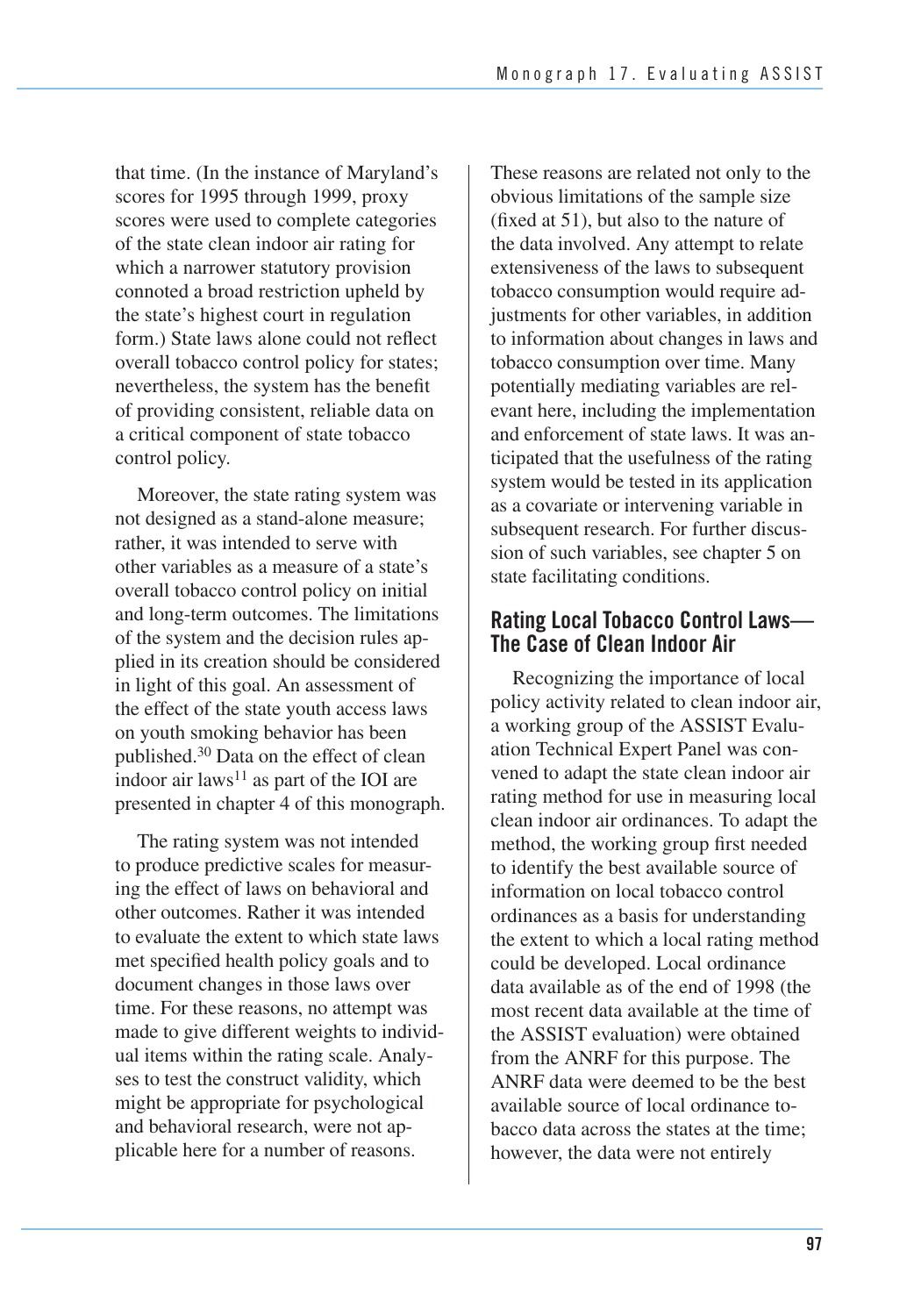complete because of difficulties in collecting ordinance information from local governments. Therefore, the working group decided to use the ANRF data as a proxy for local ordinances in the states.

The local rating criteria and points were devised to correspond, to the extent possible, with the state rating categories and points. Limitations in the ANRF data precluded rating four of the nine items in the state method. Accordingly, the following five items were used to rate the local ordinances:

- 1. Private worksites
- 2. Restaurants
- 3. Recreational and cultural facilities
- 4. Enforcement
- 5. Penalties

The categories of government worksites, schools, childcare facilities, and retail stores were omitted.

 Each community received a rating for each of the five items. The summary score for the legislative area (clean in- door air) for a community was the sum of the five per-item scores. A series of com- parisons were made to adjust the local scores for each community on each of the five provisions to reflect whether the lo- cal score was greater than (equation 3.3), less than (equation 3.4), or the same as (equations 3.5 and 3.6) the state score.

In the following equations,  $i_{xst}$  repre- sents the per-item (*x*) score for state *s* at time  $t$ ;  $i_{xlot}$  represents the per-item score for the individual local community *lo* at time  $t$ ;  $ai<sub>xlot</sub>$  represents the adjusted per- item score for the individual community *lo* at time *t*. If a local score equaled a state score, the local community was

 given 0.5 points to indicate that the lo- cal community's ordinance was at least as strong as the state's ordinance (equation 3.5).

When the local item is stronger than the state item,

$$
i_{xlot} > i_{xst} \rightarrow ai_{xlot} = i_{xlot} - i_{xst} \tag{3.3}
$$

When the local item is weaker than the state item,

$$
i_{xlot} < i_{xst} \rightarrow ai_{xlot} = 0 \tag{3.4}
$$

When the local item is as strong as the state item,

$$
i_{\mathit{xlot}} = i_{\mathit{xst}} \rightarrow ai_{\mathit{xlot}} = 0.5 \tag{3.5}
$$

When the local item and the state item both equal 0,

$$
i_{xlot} = 0; i_{xst} = 0 \rightarrow ai_{xlot} = 0 \tag{3.6}
$$

Separate adjusted local item scores were created for each community represented in the data set. Once the adjusted local per-item scores were computed, each score was then weighted by the percentage of the state's population (*perpop*) represented in the community (equation 3.7):

Weighted adjusted local per-item score = 
$$
ai_{xlot} \times perpop_{lo}
$$
 (3.7)

Population estimates as of July 1, 1996, were used as a proxy for the median community-level population across the years of interest for the ratings. The population estimates were obtained from the U.S. Census Bureau.<sup>31</sup> To account for possible jurisdictional overlap, the population figures for a county accounted only for the unincorporated portions of the county. For example, the population of the city of Rockville, an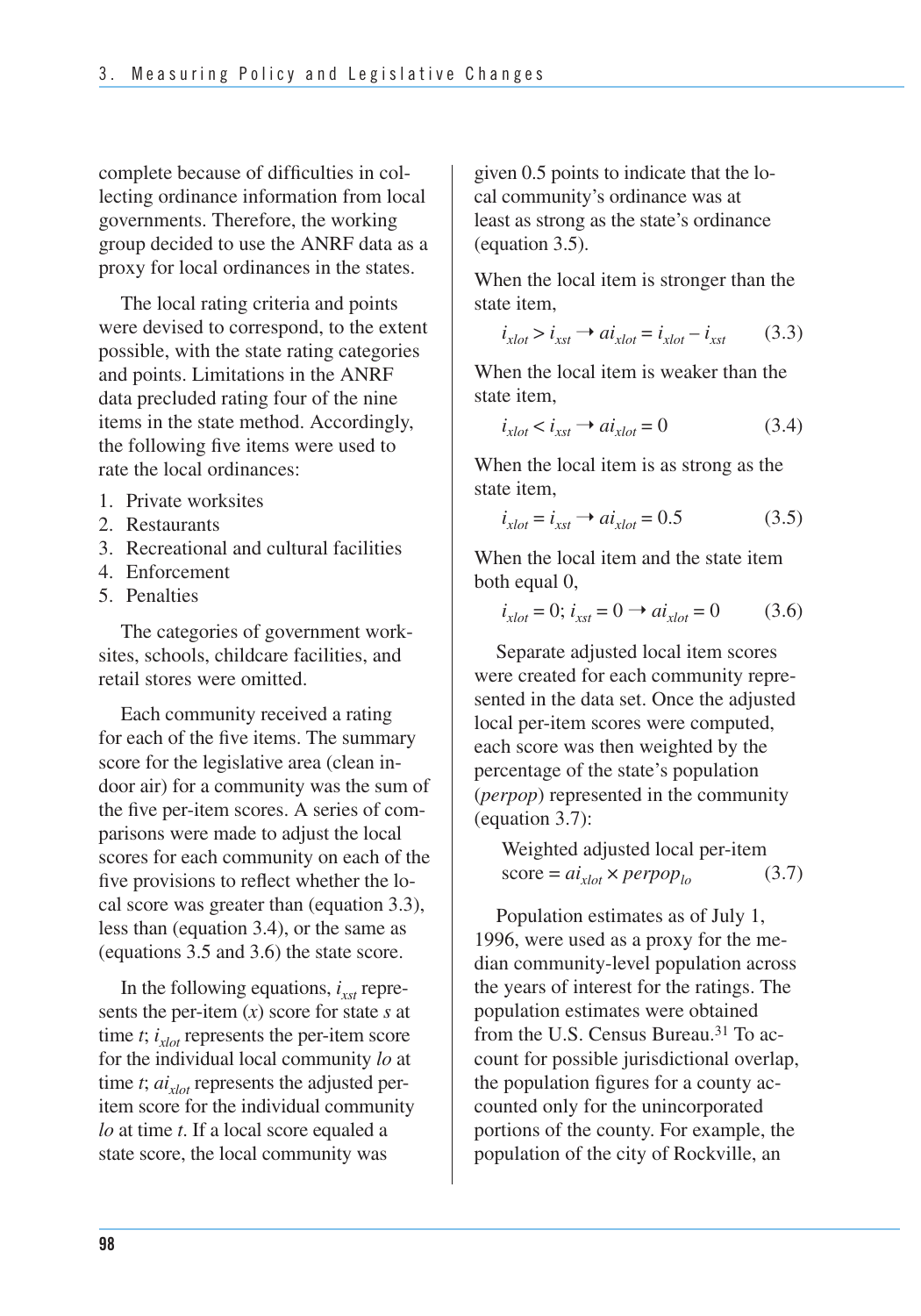incorporated city within Montgomery County, Maryland, was not included in the county's population score.

The weighted adjusted local peritem ratings were used to calculate the summary scores for each community within a state, and those were then summed to create a total local rating for each state. The combined state+local score per item was calculated by adding the state legislative rating score (incorporating the preemption reduction) to the state's local rating for each year, 1993 through 1998.

### **Challenges in Developing the Local Rating System**

Developing the local legislative rating methodology presented three unique challenges. First, at the time of the ASSIST evaluation there was no central repository to which local governments sent information about the tobacco control measures they had passed. Instead, ANRF tracks and collects information on local tobacco control policy activity, and this database was used as a proxy measure of local ordinance activity.

 Second, local ordinances, in and of themselves, must be examined within their appropriate jurisdictional con- texts. In other words, if a county has an ordinance that restricts smoking in restaurants to separately enclosed ar- eas and a city within the county has an ordinance requiring that the separately enclosed areas also contain separate ventilation, which ordinance would ap- ply to restaurants in the city? From our legal research to resolve this issue, we

 determined that the predominant scheme emerging in regard to jurisdictional hier- archy is that of a dominant municipality whereby incorporated areas are ac- corded jurisdictional precedence limited only by state law in a given policy area. In other words, incorporated cities' ordi- nances take precedence over county or- dinances (when the city is incorporated within the county).

 Third, we had to account for the fact that, in many instances, state law pre- empts stronger local laws. To account for this when creating a combined state+local rating measure, we used the state clean indoor air score that incorporated the preemption reduction plus the local score, which was weighted for the percentage of the population covered by the local ordinances. The working group chose not to exclude those ordinance provisions that might have been preempted because excluding them would have counted the preemption effect twice: The state score had already been reduced by two points for each preempted item. In addition, the state scores that incorporate the preemp tion reduction were used to account for the effect of preemption on the state's ability to encourage policy making and enforcement. An alternative approach to account for the preemption effect would have been to use the state scores without the preemption reduction and then to omit local scores for items that had been pre- empted by state law. The working group decided against the latter approach be- cause the local ordinance information was proxy data and the local scores, in and of themselves, might not accurately capture the preemption effect.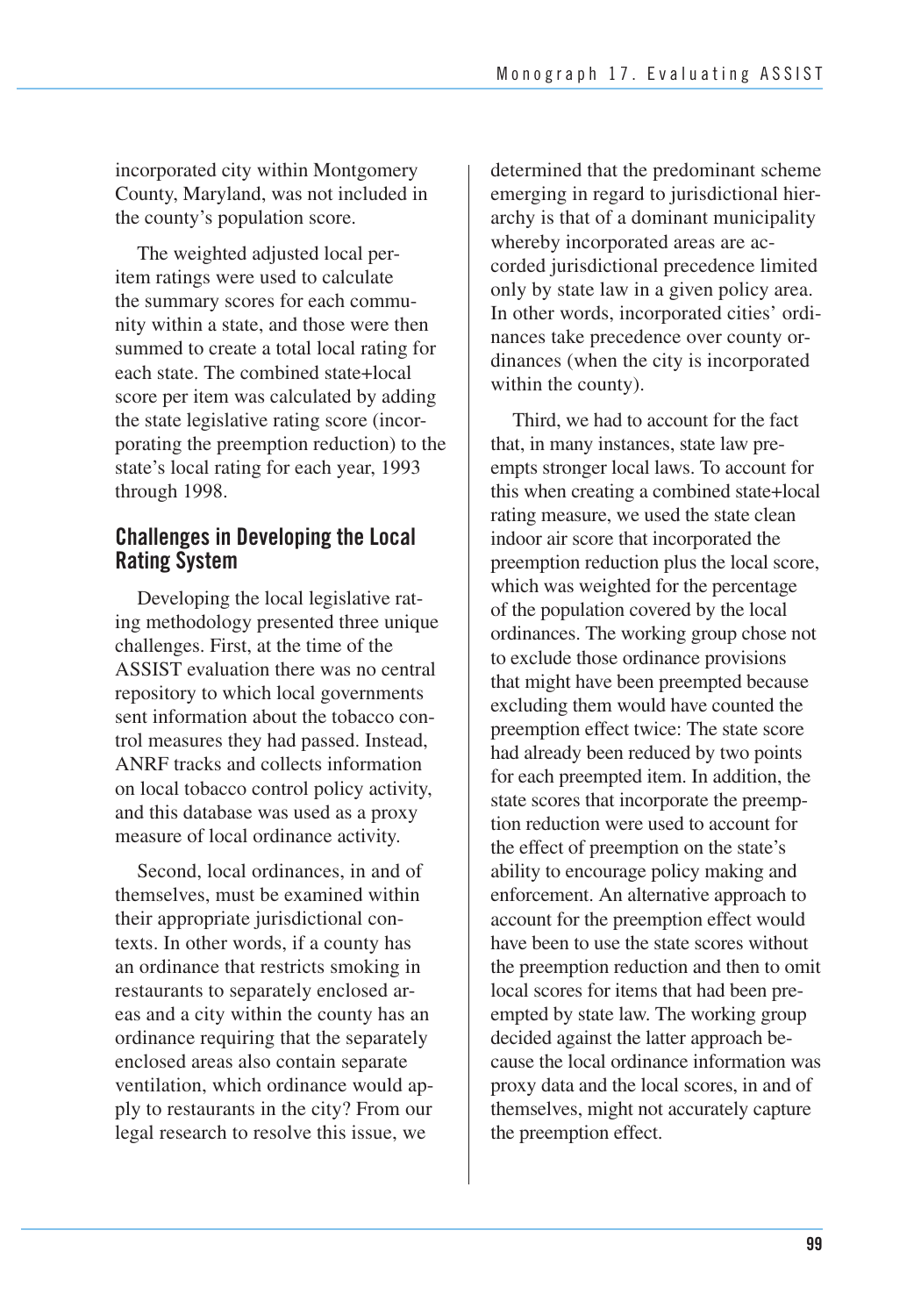## **State and State+Local Rating Results**

The following discussion summarizes<br>the results of the state ratings as well the results of the state ratings as well as the results of the state+local clean indoor air ratings.<sup>\*</sup> In all instances, the overall summary scores were low and indicated that the states (and localities in the case of clean indoor air) were far from meeting key public health targets in the youth access and clean indoor air topic areas. These results have been published in detail  $10,11,21$ 

### **Youth Access Ratings**

The summary scores for youth access legislation increased over time (table 3.3). Without the preemption reduction, the youth access summary ratings ranged from 0 to 26 points for 1993 and from 0 to 30 points for 1999. With the preemption reduction applied, the scores ranged from 0 to 18 points for 1993 and from 0 to 30 points for 1999. The states with the highest summary scores for 1997 through 1999 did not include any preemptive provisions in their laws.

The mean youth access summary score without the preemption reduction increased by more than 7 points for 1993 through 1999. With the preemption reduction applied, the mean youth access summary rating increased only 4.37 points. As table 3.3 and figure 3.1 show, an increasing number of state laws preempted local youth access provisions in the later years. This finding is consistent with other studies on the prevalence of state youth access preemption provisions during the  $1990s$ ,  $15,17$ 

### **Clean Indoor Air Ratings**

The change in summary scores over time was smaller for clean indoor air

Individual state scores for clean indoor air and youth access are presented in chapter 4.

| <u>rabiu o.o. odinniai į oubrus ror rodui August Lugisiaubii, An otatus, rudo–uo</u> |                |       |       |       |                |       |       |  |  |
|--------------------------------------------------------------------------------------|----------------|-------|-------|-------|----------------|-------|-------|--|--|
| <b>Score</b>                                                                         | 1993           | 1994  | 1995  | 1996  | 1997           | 1998  | 1999  |  |  |
| Score reduced for preemption                                                         |                |       |       |       |                |       |       |  |  |
| Low                                                                                  | $\overline{0}$ | 2     |       | 1     | $\overline{2}$ | 3     | 3     |  |  |
| High                                                                                 | 18             | 21    | 21    | 21    | 29             | 30    | 30    |  |  |
| Mean                                                                                 | 7.20           | 7.94  | 8.16  | 9.06  | 10.96          | 11.24 | 11.57 |  |  |
| SD                                                                                   | 4.03           | 4.39  | 4.48  | 4.77  | 6.29           | 6.71  | 6.57  |  |  |
| Score not reduced for preemption                                                     |                |       |       |       |                |       |       |  |  |
| Low                                                                                  | $\overline{0}$ | 3     | 3     | 3     | 3              | 3     | 3     |  |  |
| High                                                                                 | 26             | 26    | 26    | 26    | 29             | 30    | 30    |  |  |
| Mean                                                                                 | 8.35           | 10.22 | 10.80 | 12.16 | 14.39          | 15.08 | 15.59 |  |  |
| <i>SD</i>                                                                            | 4.99           | 5.80  | 5.93  | 5.85  | 6.15           | 6.23  | 6.25  |  |  |

**Table 3.3. Summary Scores for Youth Access Legislation, All States, 1993–99** 

*Note:* The maximum possible score is 39 points.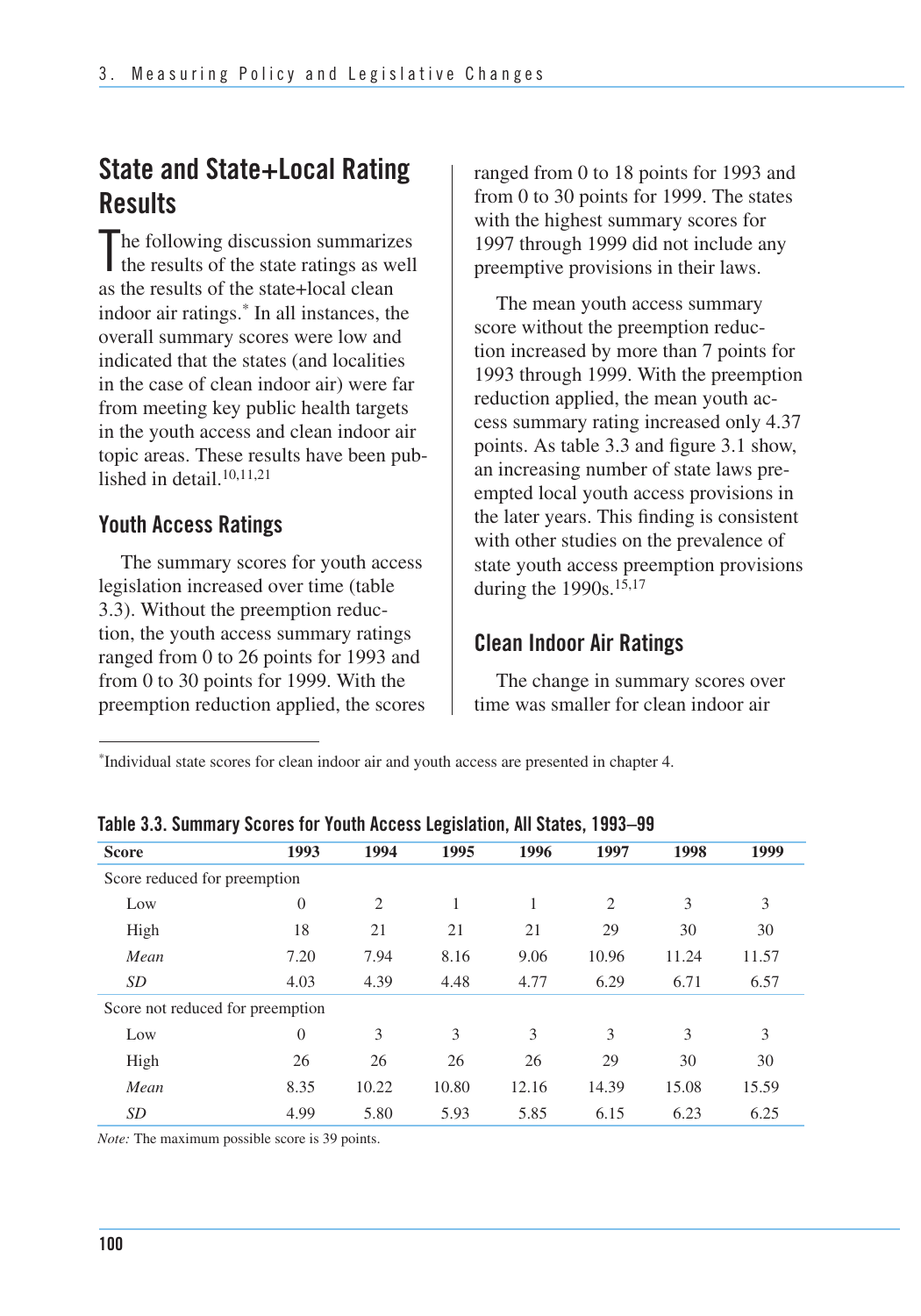

**Table 3.4. Summary Scores for State Clean Indoor Air by Preemption Score Adjustment and Year, All States, 1993–99** 

| <b>Score</b>                     | 1993           | 1994           | 1995     | 1996           | 1997           | 1998           | 1999           |
|----------------------------------|----------------|----------------|----------|----------------|----------------|----------------|----------------|
| Score reduced for preemption     |                |                |          |                |                |                |                |
| Low                              | $\overline{0}$ | $\overline{0}$ | $\theta$ | $\overline{0}$ | $\overline{0}$ | $\overline{0}$ | $\overline{0}$ |
| High                             | 18             | 19             | 23       | 23             | 23             | 23             | 23             |
| Mean                             | 7.16           | 7.43           | 7.86     | 7.71           | 7.71           | 7.84           | 8.02           |
| <i>SD</i>                        | 5.54           | 5.45           | 5.92     | 5.94           | 5.94           | 5.98           | 6.02           |
| Score not reduced for preemption |                |                |          |                |                |                |                |
| Low                              | $\Omega$       | $\Omega$       | $\Omega$ | $\overline{0}$ | $\overline{0}$ | $\Omega$       | $\theta$       |
| High                             | 20             | 31             | 31       | 31             | 31             | 31             | 31             |
| Mean                             | 8.71           | 10.02          | 10.67    | 10.67          | 10.67          | 10.80          | 10.98          |
| <i>SD</i>                        | 5.18           | 6.06           | 6.11     | 6.11           | 6.11           | 6.08           | 6.03           |

*Note:* The maximum score is 42 points.

than for youth access (table 3.4). The high scores (both with and without the preemption reduction) did not change after 1995. Without the preemption reduction, the scores ranged from 0 to 20 points for 1993 and from 0 to 31 points

for 1999. With the preemption reduction applied, the scores ranged from 0 to 18 points for 1993 and from 0 to 23 points for 1999.

The mean summary scores without the preemption reduction did not change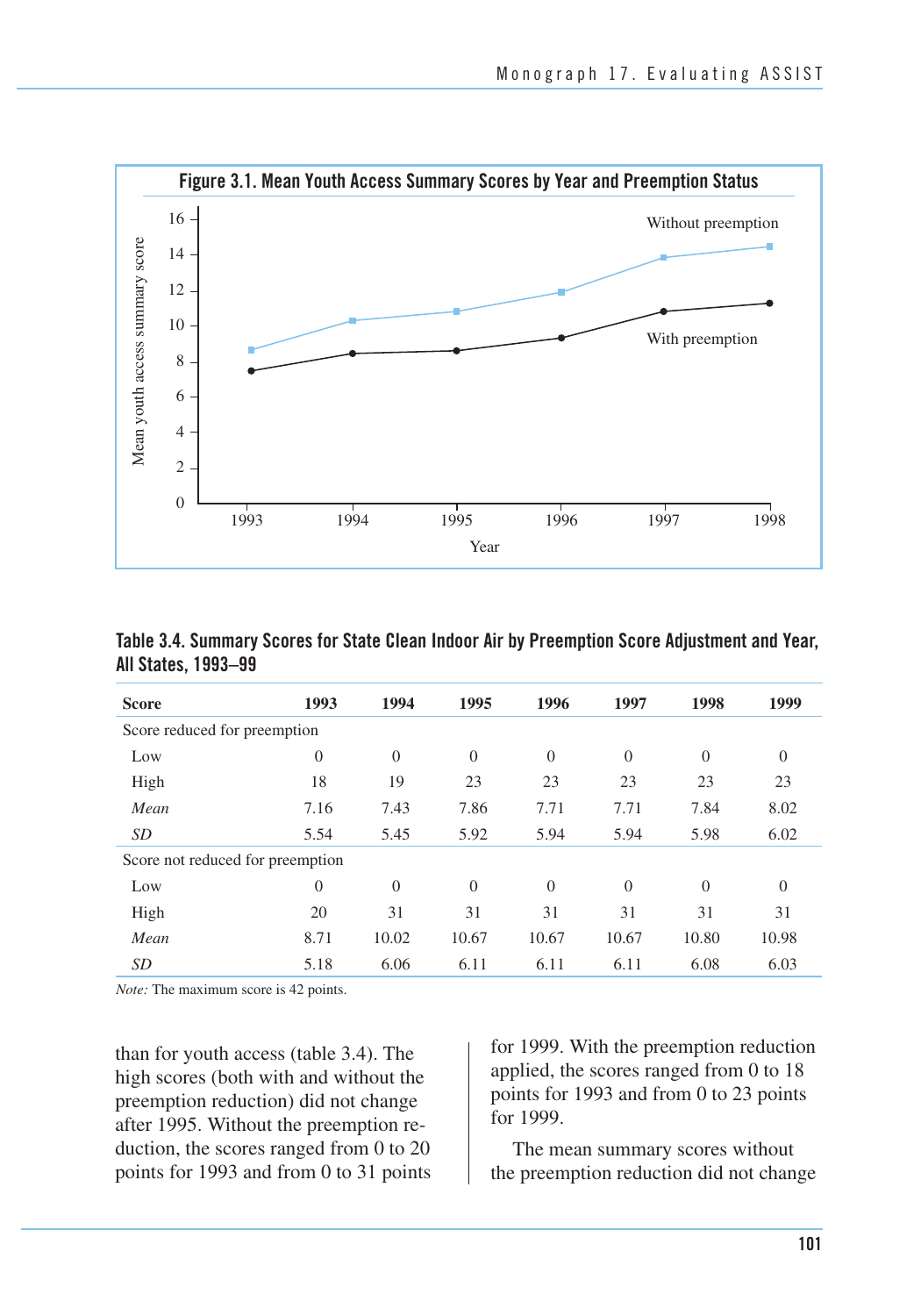

between 1995 and 1997, and the mean scores with the preemption reduction decreased from 1995 to 1996 and remained the same through 1997. In both cases, the difference between the mean scores remained stable at 2.96 points for 1996 through 1999 (figure 3.2). Thus, the clean indoor air summary scores were continuously affected by preemption during the 1990s.

### **State+Local Clean Indoor Air Ratings**

 As noted above, for the purpose of the ASSIST evaluation, a measure was con- structed that could be used to examine the combined effect of state+local laws on initial and later outcomes. Also, the data for this analysis covered 1993 through 1998 and reflect the state clean indoor air score (with preemption) plus the additional local score weighted for the percentage of the population covered by the local ordinances.

 A comparison of the summary scores for the state+local clean indoor air legislation for 1993 through 1998 (table 3.5) with the state clean indoor air scores with preemption (table 3.4) shows that, for the most part, the ad- dition of the local score increased the clean indoor air rating over time. The addition of the local ratings to the state ratings increased the mean total scores consistently over time from 0.55 points for 1993 to 0.77 points for 1997, but the mean scores decreased between 1997 and 1998 to 0.62 points (tables 3.4 and 3.5). The variance in the scores (as measured by the standard deviation) also decreased with the addition of the local scores. By the end of 1998, the means of the combined scores for states with preemption increased by .9 points, but the combined scores continued to reveal how far both states and locali-ties were from meeting tobacco control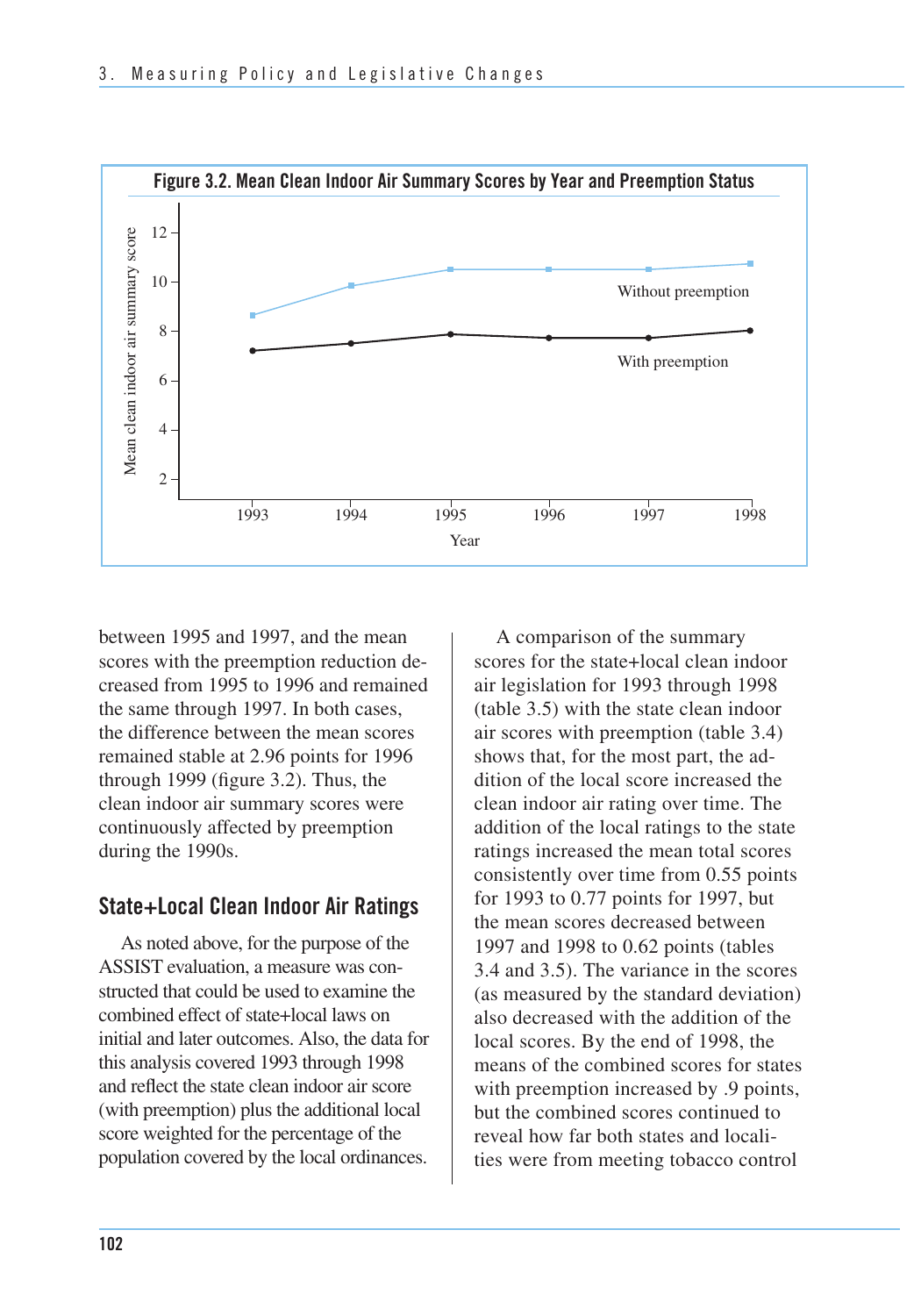policy targets in restricting exposure to environmental tobacco smoke.

Not accounting for other state conditions or factors, the scores for ASSIST state state+local clean indoor air scores were greater than the scores for non-ASSIST states (table 3.6). Across all years, minimum and mean scores were greater for the ASSIST states than for the non-ASSIST states and indicated that the ASSIST states may have started out with stronger laws. Although the highest

 score among the non-ASSIST states was greater than for any of the ASSIST states, the deviation between the scores within the ASSIST group was smaller and possi- bly indicated that local governments were more active in the ASSIST states than in the non-ASSIST states. (See chapter 4 for a further discussion of the adjustments that were made to the state+local scores for inclusion in the ASSIST IOI, and for a discussion of the significance of the scores by ASSIST state status.)

|  |  |  |  |  | Table 3.5. State+Local Clean Indoor Air Summary Scores by Year, 1993–98 |
|--|--|--|--|--|-------------------------------------------------------------------------|
|--|--|--|--|--|-------------------------------------------------------------------------|

| <b>Score</b>      | 1993  | 1994  | 1995  | 1996  | 1997  | 1998     |
|-------------------|-------|-------|-------|-------|-------|----------|
| Low               |       |       |       | 0     |       | $\theta$ |
| High <sup>a</sup> | 18.00 | 19.98 | 24.10 | 24.10 | 24.10 | 24.10    |
| Mean              | 7.71  | 8.08  | 8.55  | 8.43  | 8.48  | 8.64     |
| <i>SD</i>         | 5.32  | 5.19  | 5.73  | 5.77  | 5.80  | 5.83     |

*Note:* The maximum score is 42 points. The state score reflects the state score adjusted for preemption.

<sup>a</sup>Maryland was the outlier in all years, due to passage of the Maryland Occupational and Safety Health (MOSH) regulation prohibiting workplace smoking, along with the lack of preemption legislation.

| <b>Score</b>  | 1993     | 1994           | 1995     | 1996     | 1997     | 1998         |
|---------------|----------|----------------|----------|----------|----------|--------------|
| Non-ASSIST    |          |                |          |          |          |              |
| Low           | $\theta$ | $\overline{0}$ | $\theta$ | $\theta$ | $\theta$ | $\mathbf{0}$ |
| High          | 18.00    | 18.00          | 24.10    | 24.10    | 24.10    | 24.10        |
| Mean          | 6.80     | 6.95           | 7.59     | 7.60     | 7.66     | 7.68         |
| SD            | 5.49     | 5.05           | 5.99     | 5.99     | 6.04     | 6.06         |
| <b>ASSIST</b> |          |                |          |          |          |              |
| Low           | 1.86     | 3.57           | 3.44     | 3.06     | 3.06     | 3.06         |
| High          | 16.33    | 19.98          | 20.18    | 20.39    | 20.47    | 20.31        |
| Mean          | 9.54     | 10.32          | 10.47    | 10.07    | 10.13    | 10.56        |
| SD            | 4.58     | 4.83           | 4.75     | 5.07     | 5.06     | 4.96         |

**Table 3.6. State+Local Summary Scores for Clean Indoor Air for ASSIST and Non-ASSIST States, 1993–98** 

*Note:* The maximum score is 42 points.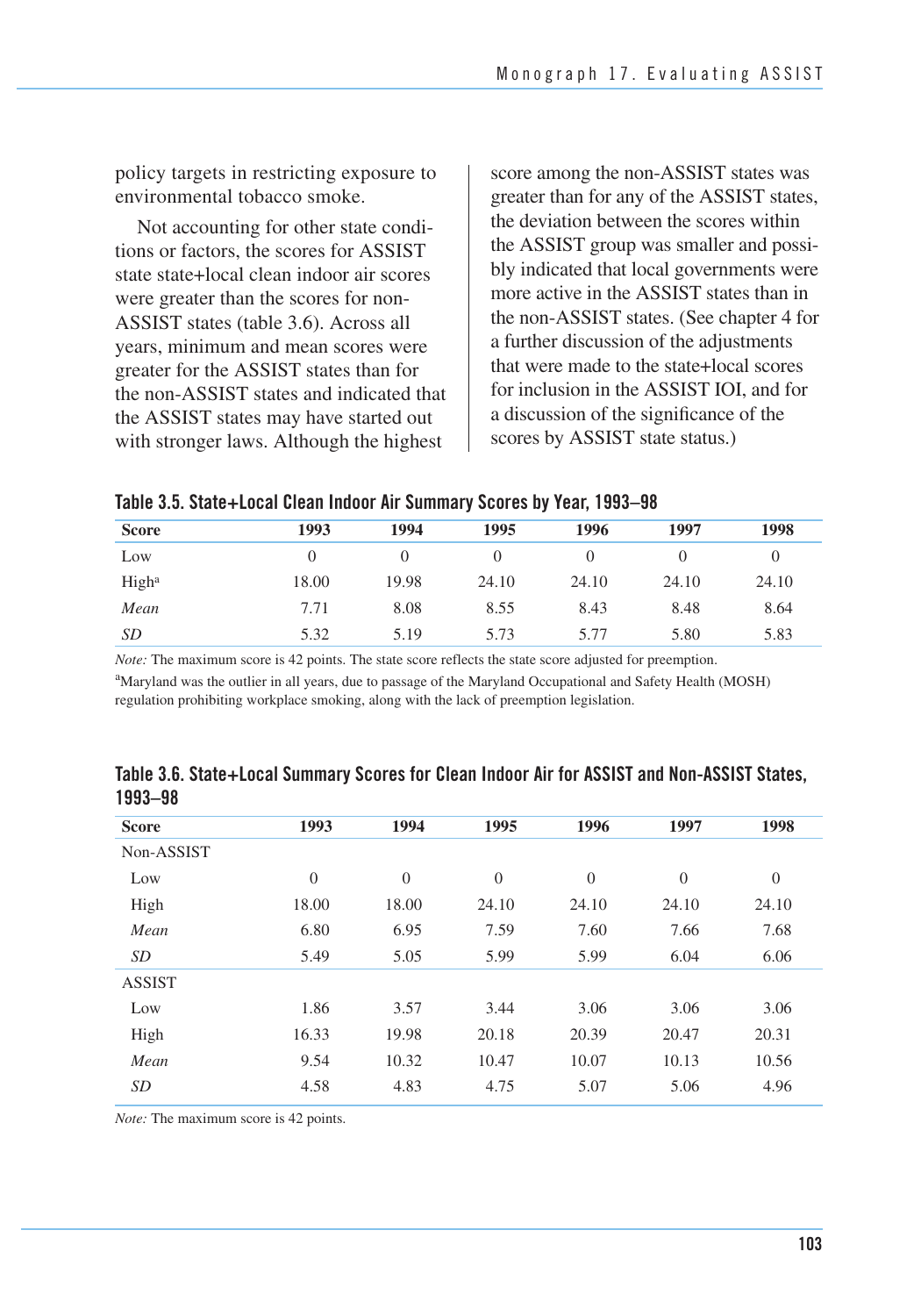## **Summary**

Tobacco use prevention and control are<br>public health issues that have been ad- public health issues that have been ad- dressed by federal, state, and local gov- ernments through laws and other policy instruments, and longitudinal monitoring of policy and legislative changes is fun- damental to tobacco control. Enactment of tobacco control laws, however, estab- lishes only a framework for preventing and controlling tobacco use. Enforcement of these laws is equally—if not more— challenging than getting the laws passed.

Tobacco control policies are also accomplished through means other than state laws. While there is no comprehensive database for the various inputs involved, there are some data that move in this direction—for example, data on trends in smoking policies for workers and occupations due to mandated and voluntary actions<sup>32</sup> and data on hospitalbased smoking bans.<sup>33</sup> In addition, there is a need for data on intermediate indicators related to tobacco control policies and laws, specifically, changes in knowledge of health consequences and knowledge of codified laws.34

Former U.S. Surgeon General Satcher characterized data monitoring and analysis as critical public health tools.20 In line with the former surgeon general's global thinking on this issue, a worldwide tracking system of comprehensive measures for change in tobacco control policy would be an invaluable tool. Current databases that capture state (and local) tobacco control legislation in the United States can help lay the groundwork for such an effort.

The ASSIST evaluation used data from NCI's SCLD (www.scld-nci.net) for state youth access and clean indoor air laws. NCI's SCLD program has monitored state tobacco control laws since 1993 and makes data available to the research and public health communities. In addition, the *SCLD Updates Index*, a searchable quarterly summary of a wide range of cancer-related legislation, provides current information on tobacco laws. Information on tobacco-related state legislation is also available from three other sources:

- The State Tobacco Activities Tracking and Evaluation System (STATE; http://apps.nccd.cdc.gov/statesystem), is a CDC database that monitors state tobacco control laws and executive orders.
- State Legislated Actions on Tobacco Issues (SLATI) of the American Lung Association (www.lungusa.org) is an advocacy-based reporting service on state tobacco control measures.
- The Campaign for Tobacco-Free Kids (www.tobaccofreekids.org) is a nonprofit, nongovernment initiative that provides tobacco control-related information such as state and federal tobacco tax rates, and the current status of tobacco-relevant legislation.

A number of state legislatures have searchable data on tobacco control laws available on their Web sites; however, the state legislative information available varies greatly by state in terms of the frequency of updating. In addition, the state legislatures often note that the material provided on the Web site does not reflect an "official" version of the law and that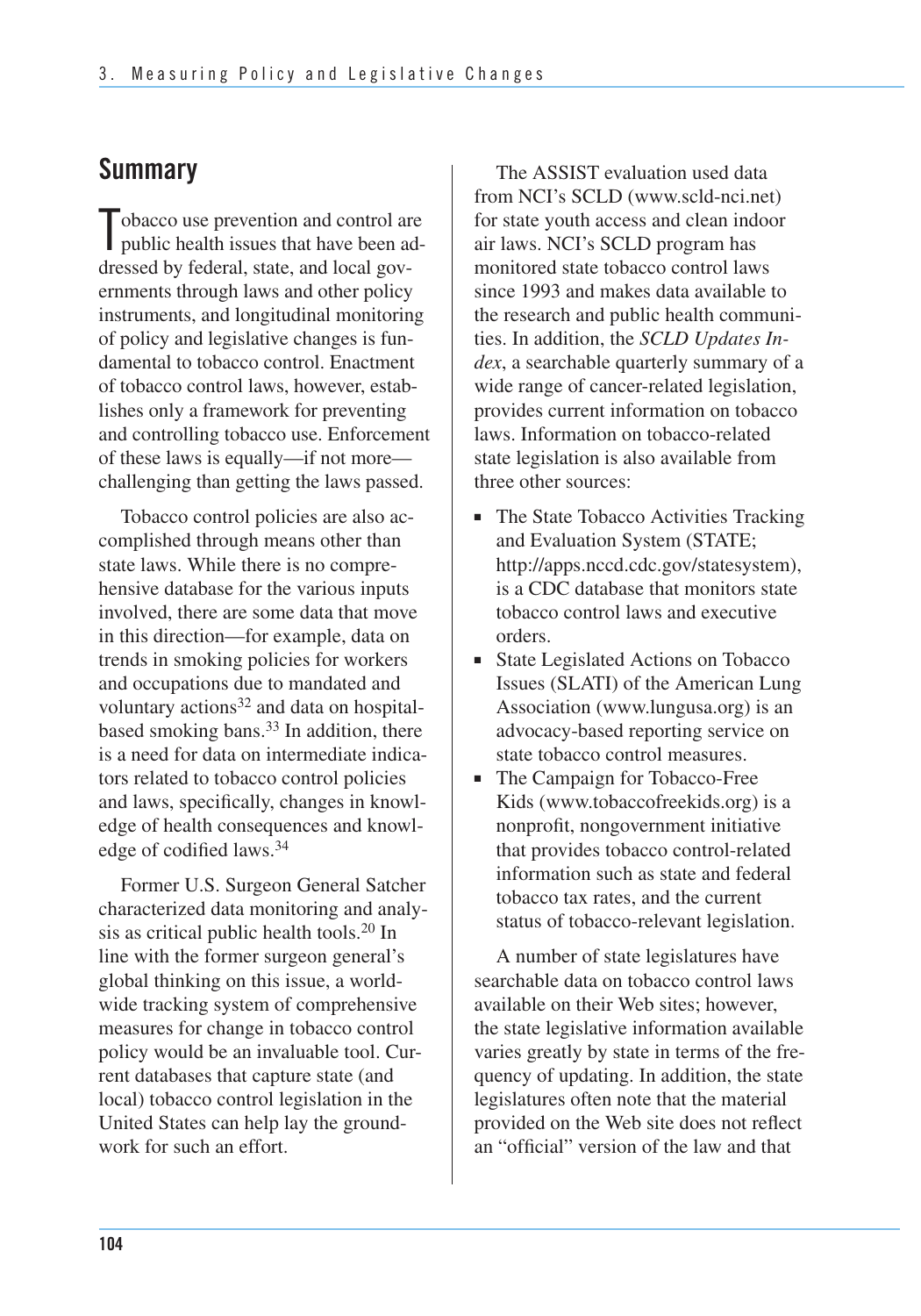it must be obtained from hard copy volumes produced by the legislature.

For legislation on local clean indoor air, the ASSIST evaluation used the database of the ANRF (www.no-smoke. org), a nonprofit organization that has tracked local tobacco control ordinances and health regulations since 1985. Some state and local governments and research organizations, such as the Robert Wood Johnson Foundation-supported ImpacTeen project (www.impacteen.org) at the University of Illinois at Chicago, also collect local tobacco control ordinance information for use in research and policy efforts. Given the difficulty of monitoring legislative changes at the local level, developing a coordinated and comprehensive approach to collecting data will be important.

Uniform data on local tobacco control laws are more difficult to collect and analyze than state laws, but the complement of state+local data offers considerable potential for refining and specifying changes in tobacco control policy nationwide. As local tobacco policy information becomes more readily available, new measures will be needed that can be used to evaluate the effect of policy on initial and later behavioral outcomes. Tools such as the IOI can be applied more extensively to tobacco control measures once more data are available.

Finally, researchers face both the opportunity and the challenge of linking data and data analyses of governmental action on tobacco use prevention and control to other relevant data sets. The ASSIST evaluation broke new ground

in measuring policy outcomes with the IOI, which includes state and local clean indoor air scores and other variables. Research that builds on available and new measurement tools will have important benefits for long-term tobacco control. Some researchers are already using tobacco control policy markers for research in this promising direction.<sup>24,30</sup>

## **Conclusions**

- 1. As part of the ASSIST evaluation, a measure of legislative changes was developed in two areas: youth access to tobacco products and clean indoor air. The resulting clean indoor air score became a component of the Initial Outcomes Index used in the overall analysis.
- 2. The methodology for the measurement of legislative policy change involved a rating scale applied to nine target criteria within each policy area, based on state-level data compiled from the National Cancer Institute's State Cancer Legislative Database and aggregated local data from the American Nonsmokers' Rights Foundation. Penalty values were applied to states with preemption laws, while population-adjusted incremental values were added in cases where stronger local laws existed.
- 3. Target criteria for youth access to tobacco included minimum age, pack- aging, clerk intervention, photograph- ic identification, vending machines, free distribution, graduated penalties, random inspections, and statewide enforcement. Target criteria for clean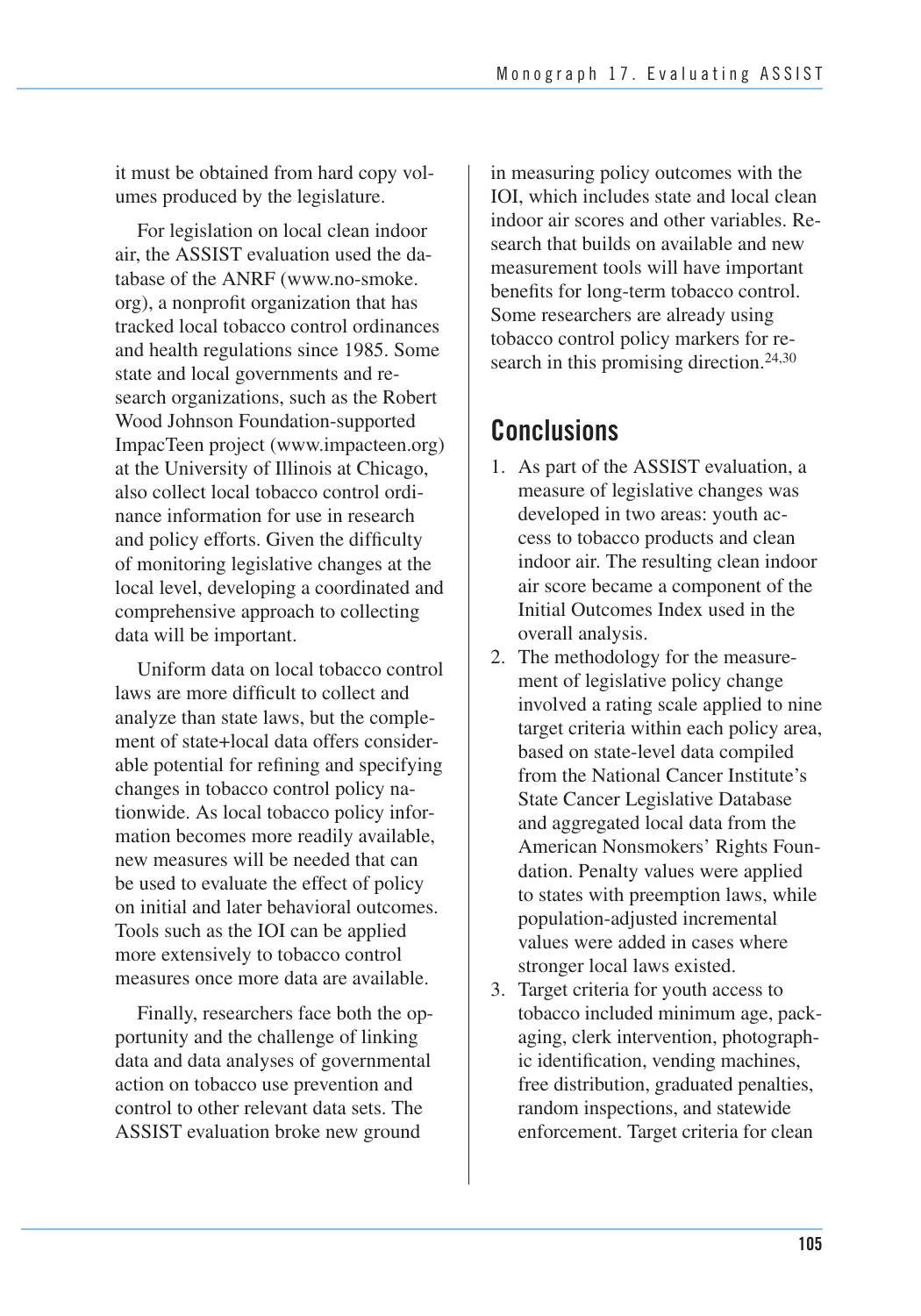indoor air included government worksites, private worksites, schools, childcare facilities, restaurants, retail penalties, and enforcement. stores, recreational/cultural facilities,

- 4. During the period of study from 1993 to 1999, mean summary scores for youth access legislation increased 4.37 points from 7.20 to 11.57 when adjusted for preemption, and 7.24 points from 8.35 to 15.59 without this adjustment. Similarly, mean summary scores for clean indoor air legislation increased 0.86 points from 7.16 to 8.02 when adjusted for preemption, and 2.27 points from 8.71 to 10.98 without this adjustment.
- 5. Beyond the immediate use as outcome metrics within the ASSIST evaluation, this effort was a valuable test case for the quantitative measurement of legislative policy outcomes for a broad range of future tobacco use prevention and control issues.

## **References**

- 1. McKinlay, J. B., and L. D. Marceau. 2000. To boldly go... *American Journal of Public Health* 90 (1): 25–33.
- 2. McKinlay, J. B., and L. D. Marceau. 2000. Upstream healthy public policy: Lessons from the battle of tobacco. *International Journal of Health Services* 30 (1): 49–69.
- 3. U.S. Department of Health and Human Services. 1989. *Reducing the health consequences of smoking: 25 years of progress. A report of the surgeon general* (DHHS publication no. [CDC] 89-8411). Atlanta: U.S. Department of Health and Human Services, Public

Health Service, Centers for Disease Control, National Center for Chronic Disease Prevention and Health Promotion, Office on Smoking and Health.

- 4. U.S. Department of Health and Human Services. 1986. *The health consequences of involuntary smoking. A report of the surgeon general* (DHHS publication no. [CDC] 87-8398). Atlanta: U.S. Department of Health and Human Services, Public Health Service, Centers for Disease Control, National Center for Chronic Disease Prevention and Health Promotion, Office on Smoking and Health.
- 5. National Research Council. 1986. *Environmental tobacco smoke: Measuring exposures and assessing health effects*. Washington, DC: National Academies Press.
- 6. U.S. Environmental Protection Agency. 1993. *Fact sheet: Respiratory health effects of passive smoking: Lung cancer and other diseases* (Publication no. EPA/600/6-90-006F). Washington, DC: U.S. Environmental Protection Agency, Office of Research and Development, Office of Air and Radiation.
- 7. Rigotti, N. A., and C. L. Pashos. 1991. No-smoking laws in the United States. An analysis of state and city actions to limit smoking in public places and workplaces. *JAMA: The Journal of the American Medical Association* 266 (22): 3162–67.
- 8. National Cancer Institute. 1993. *Major local tobacco control ordinances in the United States* (Smoking and tobacco control monograph no. 3, NIH publication no. 93-3532). Bethesda, MD: National Cancer Institute. http://cancercontrol.cancer.gov/tcrb/ monographs.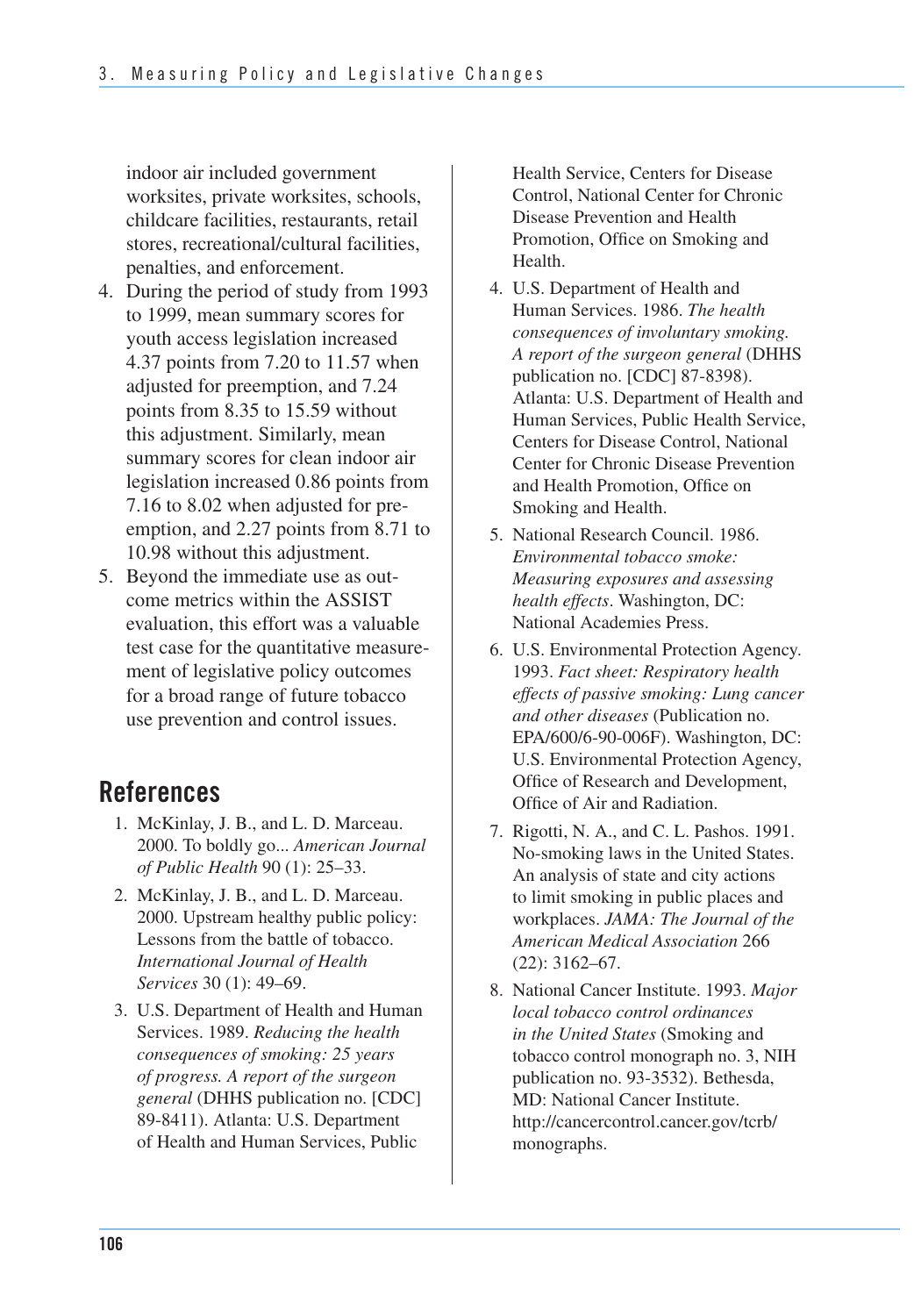- 9. Chriqui, J. F. 2000. Restricting minors' access to tobacco products: An examination of state legislation and policy innovation (as of December 31, 1998). PhD diss., University of Maryland.
- 10. Chriqui, J. F., M. M. Frosh, L. A. Fues, R. El Arculli, and F. A. Stillman. 2002. State laws on youth access to tobacco: An update, 1993–1999. *Tobacco Control* 11 (2): 163–64.
- 11. Chriqui, J. F., M. Frosh, R. C. Brownson, D. M. Shelton, R. C. Sciandra, R. Hobart, P. H. Fisher, R. El Arculli, and M. H. Alciati. 2002. Application of a rating system to state clean indoor air laws (USA). *Tobacco Control* 11 (1): 26–34.
- 12. Gower, K. B., D. M. Burns, T. G. Shanks, J. W. Vaughn, C. M. Anderson, and D. R. Shopland. 2000. Workplace smoking restrictions, rules about smoking in the home and attitudes toward smoking restrictions in public places. In *State and local legislative action to reduce tobacco use* (Smoking and tobacco control monograph no. 11, NIH publication no. 00-4804), 185–340. Bethesda, MD: National Cancer Institute. http://cancercontrol.cancer.gov/tcrb/ monographs.
- 13. American Nonsmokers' Rights Foundation. 2003. U.S. municipalities with local tobacco control ordinances: Cumulative totals from the ANR Foundation Local Tobacco Control Ordinance Database. www.no-smoke. org/ordcount.pdf.
- 14. Conlisk, E., M. Siegel, E. Lengerich, W. MacKenzie, S. Malek, and

M. Eriksen. 1995. The status of local smoking regulations in North Carolina following a state preemption bill. *JAMA: The Journal of the American Medical Association* 273 (10): 805–7.

- 15. Siegel, M., J. Carol, J. Jordan, R. Hobart, S. Schoenmarklin, F. DuMelle, and P. Fisher. 1997. Preemption in tobacco control. Review of an emerging public health problem. *JAMA: The Journal of the American Medical Association* 278 (10): 858–63.
- 16. Centers for Disease Control and Prevention. 2003. *Preemption provisions in effect as of December 31, 2002. Data from the Centers for Disease Control and Prevention's State Tobacco Activities Tracking and Evaluation (STATE) System*. Atlanta: U.S. Department of Health and Human Services, Centers for Disease Control and Prevention, National Center for Chronic Disease Prevention and Health Promotion, Office on Smoking and Health. http://www2.cdc.gov/nccdphp/ osh/state.
- 17. Centers for Disease Control and Prevention. 1999. Preemptive state tobacco-control laws—United States, 1982–1998. *Morbidity and Mortality Weekly Report* 47 (51–52): 1112–14.
- 18. U.S. Department of Health and Human Services. 2000. *Healthy People 2010: Understanding and improving health*. 2nd ed. Washington, DC: U.S. Government Printing Office.
- 19. American Public Health Association. 1994. Policy Statement 9410: Local control of alcohol and tobacco availability. www.apha.org/legislative/ policy.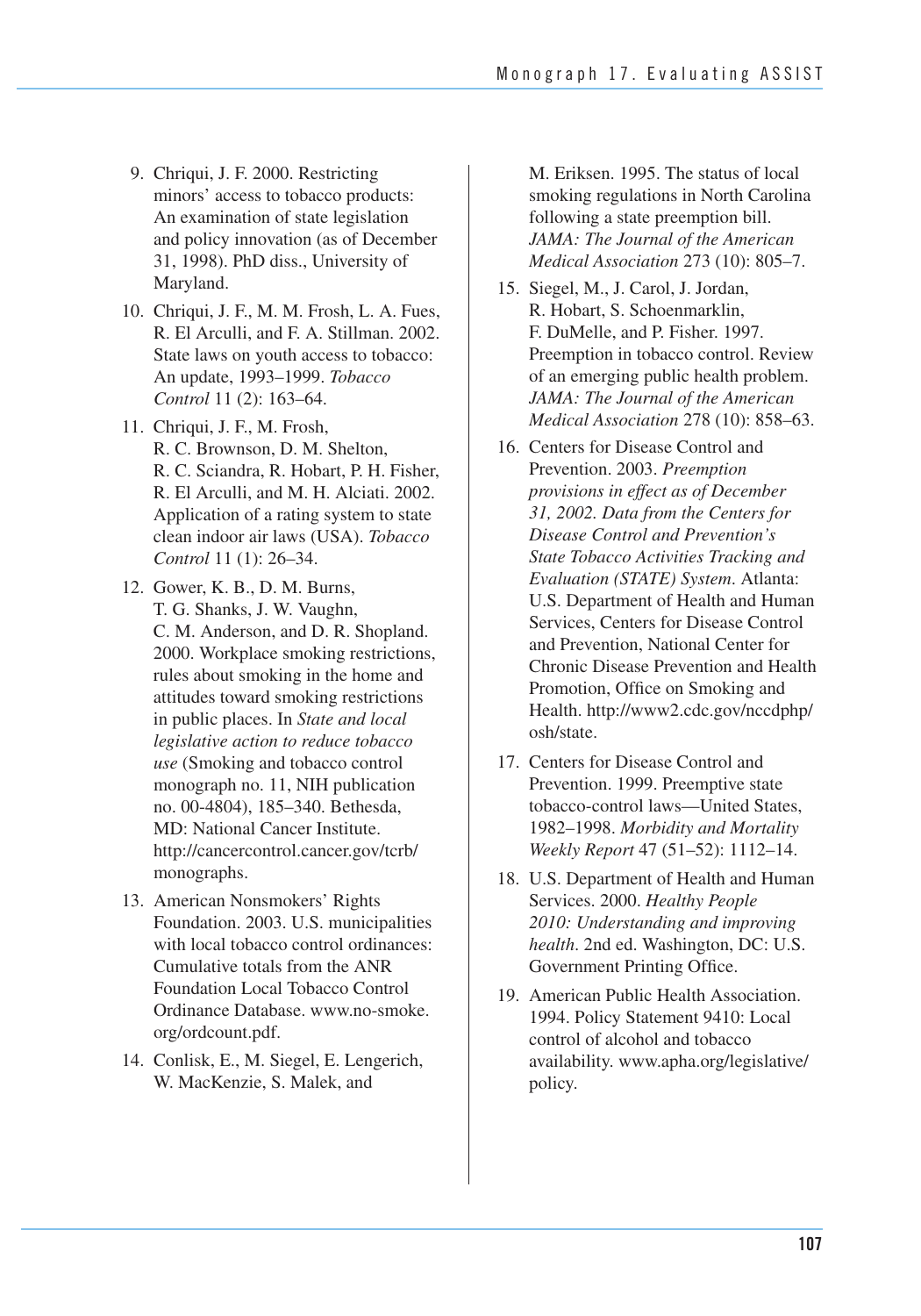- 20. Satcher, D. 2001. Why we need an international agreement on tobacco control. *American Journal of Public Health* 91 (2): 191–93.
- R. Hobart, A. Roman, R. C. Sciandra, 21. Alciati, M. H., M. Frosh, S. B. Green, R. C. Brownson, P. H. Fisher, and D. M. Shelton. 1998. State laws on youth access to tobacco in the United States: Measuring their extensiveness with a new rating system. *Tobacco Control* 7 (4): 345–52.
- 22. Stillman, F., A. Hartman, B. Graubard, E. Gilpin, D. Chavis, J. Garcia, L. M. Wun, W. Lynn, and M. Manley. 1999. The American Stop Smoking Intervention Study: Conceptual framework and evaluation design. *Evaluation Review* 23 (3): 259–80.
- 23. National Cancer Institute. 2005. What is the TUS-CPS? http://riskfactor. cancer.gov/studies/tus-cps.
- 24. Shopland, D. R., K. K. Gerlach, D. M. Burns, A. M. Hartman, and J. T. Gibson. 2001. State-specific trends in smoke-free workplace policy coverage: The current population survey tobacco use supplement, 1993 to 1999. *Journal of Occupational and Environmental Medicine* 143 (8): 680–86.
- 25. National Cancer Institute. 2000. *Health effects of exposure to environmental tobacco smoke. The report of the California Environmental Protection Agency* (Smoking and tobacco control monograph no. 10, NIH publication no. 99-4645). Bethesda, MD: National Cancer Institute. http://cancercontrol. cancer.gov/tcrb/monographs.
- 26. California Air Resources Board. 2006. Environmental tobacco smoke. www. arb.ca.gov/toxics/ets/ets.htm.
- 27. Wakefield, M. A., and F. J. Chaloupka. 1998. Improving the measurement and use of tobacco control "inputs." *Tobacco Control* 7 (4): 333–35.
- 28. National Cancer Institute. 1994. *Youth access to tobacco: A guide to developing policy*. Bethesda, MD: National Cancer Institute.
- 29. National Cancer Institute. 1994. *Clean indoor air: A guide to developing policy*. Bethesda, MD: National Cancer Institute.
- 30. Luke, D. A., K. A. Stamatakis, and R. C. Brownson. 2000. State youthaccess tobacco control policies and youth smoking behavior in the United States. *American Journal of Preventive Medicine* 19 (3): 180–87.
- 31. U.S. Census Bureau. 1999. *Population estimates for states, counties, places, and minor civil divisions: Annual time series, July 1, 1990 to July 1, 1998*. Washington, DC: U.S. Department of Commerce, U.S. Census Bureau, Population Division, Population Estimates Program.
- 32. Gerlach, K. K., D. R. Shopland, A. M. Hartman, J. T. Gibson, and T. F. Pechacek. 1997. Workplace smoking policies in the United States: Results from a national survey of more than 100,000 workers. *Tobacco Control*  6 (3): 199–206.
- S. Glantz, and H. R. Waranch. 1990. 33. Stillman, F. A., D. M. Becker, R. T. Swank, D. Hantula, H. Moses,